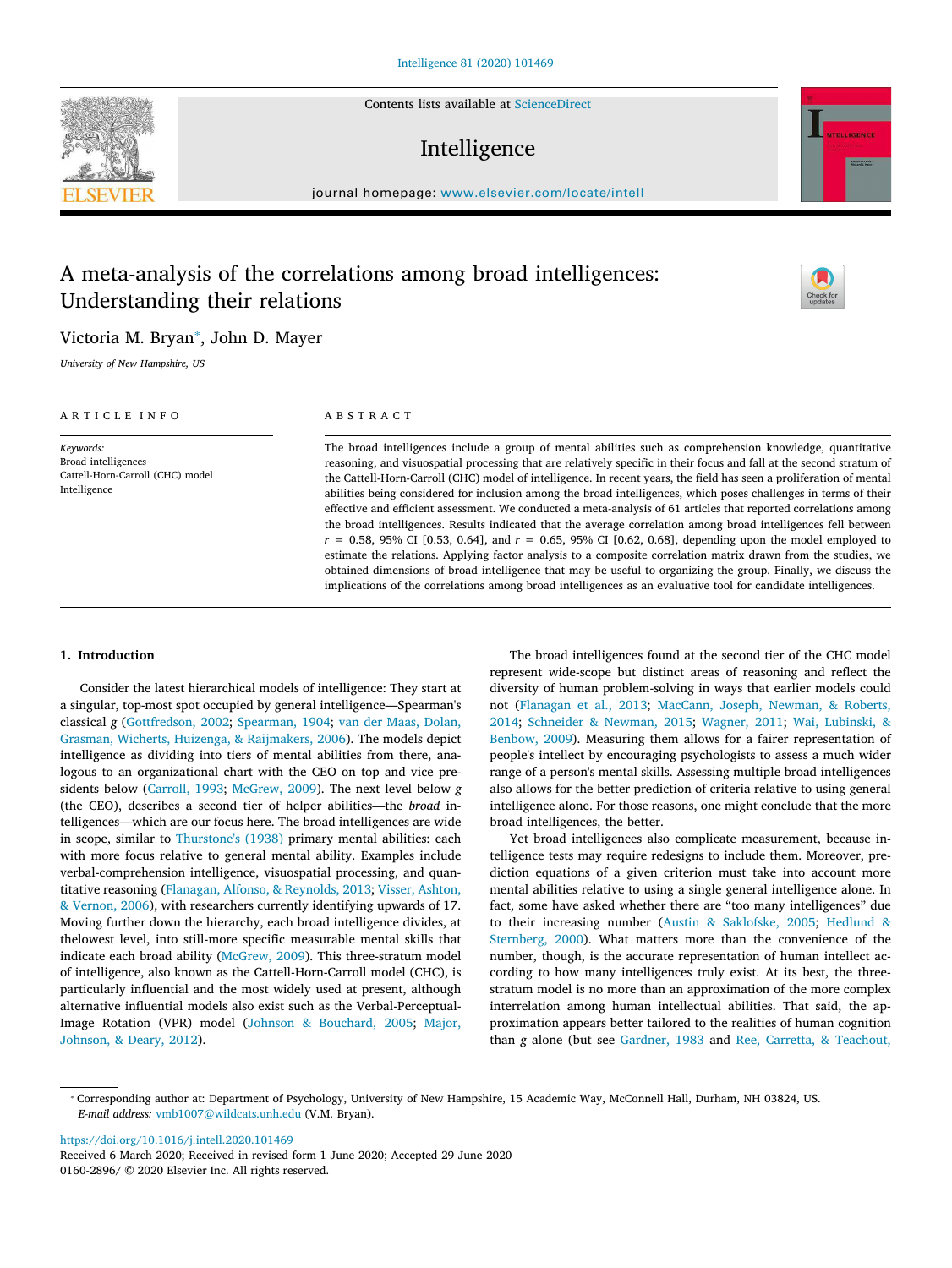[2015\)](#page-13-6) Hierarchical models reached their current level of acceptance because of their superior fit to people's actual patterns of problem solving (e.g.*,*[McGrew](#page-12-2)*,* 2009)*.*

#### *1.1. The Importance of the Correlational Levels Among Broad Intelligences*

The present research is focused on the correlations among broad intelligences. Factor analysis can be employed to model broad intelligences and the correlations among them. This estimated level is important (a) as a benchmark for determining whether a mental ability *is,* in fact, a broad intelligence, (b) as an indicator of the kind of incremental validity one might expect among broad intelligences, and (c) to understand whether there exist subgroups among broad intelligences. No systematic study of such benchmark values has, to the best of our knowledge, been available before.

## *1.1.1. The average correlation among broad intelligences as a benchmark*

The average correlation level can provide a normative benchmark for the correlations we should expect of any newly proposed broad intelligence to the CHC model. Indeed, researchers stress the importance of the modest correlations among the broad abilities as a criterion for their plausible inclusion([Carroll, 1993](#page-11-0); [Legree, Psotka,](#page-12-9) [Robbins, Roberts, Putka, & Mullins, 2014](#page-12-9)). If the average correlation among broad intelligences were  $r = 0.95$ , broad abilities arguably would be so closely related as to represent the "same entity" and be unworthy of further consideration as distinct. Or, if the average correlation were  $r = 0.05$  it would raise serious suspicion that broad intelligences represent independent abilities, with little reason to postulate a general intelligence.

Current factor models suggest that the actual correlations among broad intelligences are far more moderate—but where do the values fall more exactly? A study by [Keith and Kranzler \(1999\)](#page-12-10) of the Cognitive Assessment System, indicated that  $r = 0.75$  was the approximate midpoint of correlations reported among several broad intelligences. This value was elsewhere employed as a benchmark for assessing the candidate broad intelligence— personal intelligence by [Mayer, Panter,](#page-12-11) [and Caruso \(2017\).](#page-12-11) Several years later, [Burns and Nettelbeck \(2003\)](#page-11-2) suggested a range from  $r = 0.67$  to 0.75.

Although researchers have reported their sense of the typical relation among broad abilities, having a clearer estimate of the level could provide a useful benchmark: for example, to ask whether a newlyproposed broad intelligence correlated within a reasonable range with other members of the group. At the extremes, if the new intelligence correlated  $r = 0.10$  with other broad intelligences, it likely would not be a candidate broad intelligence, whereas if it correlated  $r = 0.90$  with another broad intelligence, it would be overly similar to the alreadystudied ability. Establishing a normative benchmark—a typical correlation among existing broad intelligences—is worth pursuing to set a target for new broad intelligences to meet and to understand whether "too many intelligences" may have been considered in the past([Austin](#page-11-1) [& Saklofske, 2005;](#page-11-1) [Hedlund & Sternberg, 2000\)](#page-12-7).

# *1.1.2. The average correlation among pairs of broad intelligences as an indicator of how to group them*

A further purpose of collecting the correlations among broad intelligences is to explore their factor structure: Do they fall along descriptive continua? For example, [Schneider and Newman \(2015\)](#page-13-3) speculated that a possible continua for organizing the second tier might include contrasting *Power* intelligences including knowledge, attention, and perceptual skill, from *Speed* intelligences, the rapidity with which one finds an answer to a problem (see [Schneider & Newman, 2015](#page-13-3), Fig. 4). Another possible division is between *Thing-Centered* intelligences such as quantitative and spatial intelligence and *People-Centered* intelligences such as emotional, personal, and social intelligences([Bryan & Mayer, 2017](#page-11-3); [Mayer, 2018;](#page-12-12) [Mayer & Skimmyhorn,](#page-12-13) [2017\)](#page-12-13)—although a relatively sparse number of studies to-date have

correlated people-centered intelligences with the other broad abilities and so no such dimension was likely to emerge here.

# *1.2. Two Types of Correlational Estimates Among Broad Intelligences.*

A broad intelligence is an unobserved, hypothetical construct (with considerable evidence for its existence) that is modeled using factor analysis. Psychologists specify indicators of the broad intelligence by selecting specific intelligence tasks they believe represent the skill and then administer the relevant tasks to a sample of individuals. Those researchers then calculate the obtained correlations among the tasks and, from that and other information, create factor models that estimate the correlations between the tasks and a given (hypothesized) broad intelligence. The models may further estimate correlations among the broad intelligences themselves, and sometimes their correlations with *g.*

It is worth distinguishing between two commonly used factor models of the broad intelligences that we here refer to as two- and three-tier models, because they estimate the correlations somewhat differently.

# *1.2.1. Two-tier models of broad intelligences, and the estimates of correlations among them*

The two-tier model represents intelligence as a group of interrelated broad intelligences indicated by specific tasks. At the bottom of [Fig. 1](#page-2-0)a., for example, the basic tasks of *concept formation, matrix reasoning,* and *analysis-synthesis* serve as indicators of fluid intelligence (Gf), whereas other tasks indicate comprehension knowledge (Gc), and visuospatial processing (Gv). The two-tier models include estimated correlations among the broad intelligences, represented by the curved lines of [Fig. 1](#page-2-0)a that connect Gf, Gc, and Gv. These estimates are based on an optimal weighted combination of indicators, corrected for unreliability.

## *1.2.2. Three-tier models*

The other widely reported model of broad intelligences, represents all three tiers of the three-stratum model, as depicted in [Fig. 1b](#page-2-0). The top-level representing *g* is added, along with associated estimated correlations between the broad abilities and *g*. In this revised depiction, the paths among the broad intelligences are replaced instead by paths between each broad intelligence and *g.* This has the effect of accounting for any and all correlations among broad intelligences as a consequence of their relation to *g* and *g* only: that is, it rules out any subsidiary relations among broad intelligence. And, in fact, researchers who report *both* two- and three-tier models on the same data find that their estimated correlations diverge somewhat—a matter we return to later (see, for example, [MacCann et al., 2014](#page-12-6), [Morgan, Rothlisberg, McIntosh, &](#page-13-7) [Hunt, 2009,](#page-13-7) and [Thaler, Barchard, Parke, Jones, Etcoff, & Allen](#page-13-8) [\(2015\)\)](#page-13-8).

In our review, we examine both kinds of models, but place an emphasis on the two-tier models because they allow for an understanding not only of the average correlation among broad intelligences, but also for the identification of possible subgroups of broad intelligences based on their relations independent of *g*. That said, it is worth recognizing that only the three-tier, *g*-inclusive models include all three levels of CHC theory.

## **2. Overview of the Present Research**

In the present research, we conducted a meta-analysis that included the estimated correlations among broad intelligences from both twoand three-tier models. Our primary goal was to identify the estimated correlations so as to ask, "What is the mean and dispersion of those values?" Because we are interested in the interrelation among the broad intelligences, we focus in particular on two-tier models, as indicated above. A matrix of estimated correlations from such two-tier models can be used to understand the structure of such mental abilities.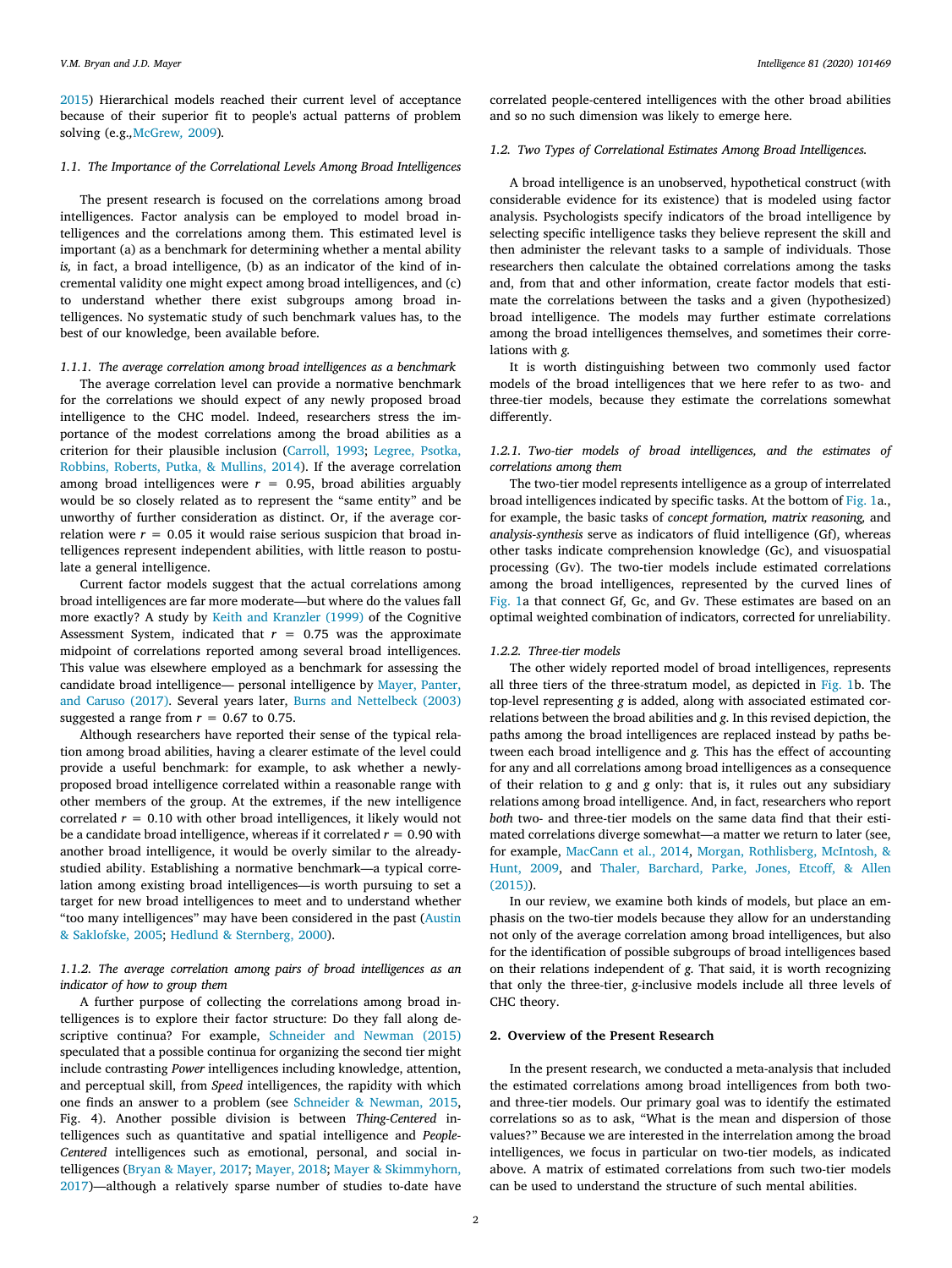# <span id="page-2-0"></span>Figure 1a. Two-Tier Model of Broad Intelligences



**Fig. 1.** Comparing two- and three-tier, *g-*inclusive models of the broad intelligences.

# *2.1. Hypotheses*

We tested two hypotheses with the data collected in our metaanalysis.

<span id="page-2-1"></span>**Hypothesis 1.** First, we hypothesized that the overall level of estimated correlations among broad intelligence would be at or near  $r = 0.75$ , acknowledging that it may be a bit high (e.g., [Burns & Nettelbeck, 2003](#page-11-2); [Keith & Kranzler, 1999](#page-12-10)). To test the hypothesized value, we calculated the weighted mean of the correlations among broad intelligences reported in the literature.

Following up on Hypothesis 1, we conducted a further test to check for covariates of the average correlation, such as a report's year-ofpublication and intelligence test(s) used.

<span id="page-2-2"></span>**Hypothesis 2.** Second, we predicted that the resulting matrix of averaged estimated correlations of broad intelligences would possess a meaningful structure among the broad intelligences. We tested this by conducting a factor analysis of the assembled correlations. This second hypothesis is important because any emergent factors could be used to help organize the increasingly numerous group of established broad abilities.

# **3. Methods**

## *3.1. Search method for identifying relevant studies*

No comprehensive list of studies of broad intelligences existed at the beginning of our work to the best of our knowledge. Therefore, we conducted several searches using PsycINFO, employing a number of search terms to identify as many relevant articles as possible, published before December of 2019. As shown in the flow diagram([Fig. 2](#page-3-0)), we began our search using terms relevant to CHC theory, including *broad intelligences, Cattell-Horn-Carroll theory,* and *three stratum model*, which collectively yielded 182 peer-reviewed journal articles. Next, the names of prominent researchers in the field of intelligence were entered into PsychINFO, including John B. Carroll, Raymond B. Cattell, John L. Horn, Dawn P. Flanagan, Timothy Z. Keith and Kevin S. McGrew, yielding a total of 545 peer-reviewed articles.

In our final round of searches using PsychINFO, we searched the names of major intelligence assessments and their various editions (e.g., Woodcock-Johnson III or Weschler Adult Intelligence Test IV). Collectively, our searches using the names and editions of major intelligence assessments yielded well over 20,000 works to review for relevant correlations—most of them easily identifiable as irrelevant. To create a more manageable set of results, we narrowed each individual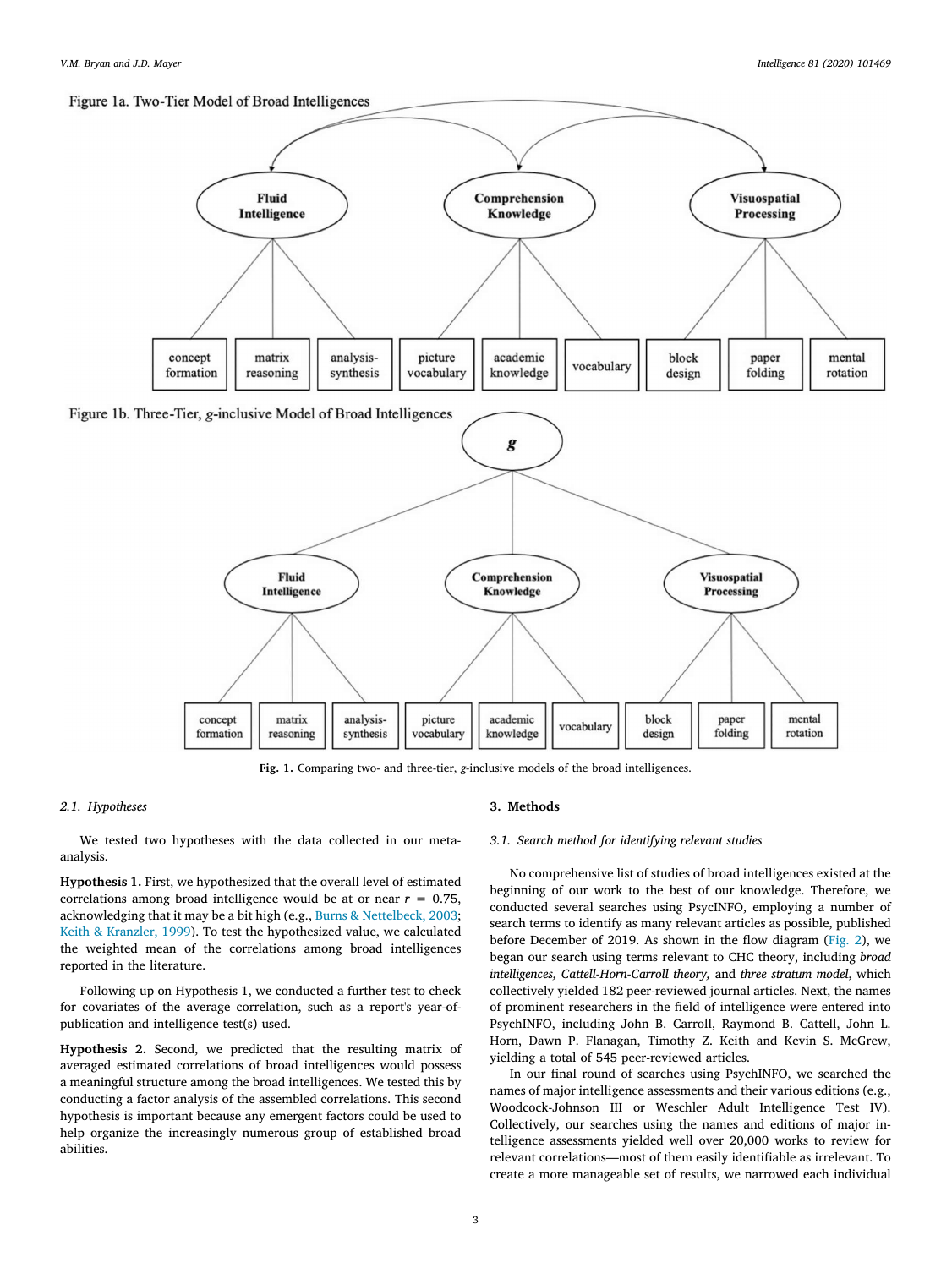<span id="page-3-0"></span>

**Fig. 2.** Flow diagram depicting article selection process.

search by adding to the test name the terms *cognitive ability* and/or *psychometrics* as key terms in the article, yielding 6191 potentially relevant works.

# *3.1.1. Selection criteria*

For each set of search results, the first author read through the titles and abstracts, and quickly excluded remaining irrelevant material and duplicate articles that had emerged in previous searches. Each potentially relevant article was then subject to screening based on a series of inclusion criteria. For inclusion, the work had to: (a) be a peer-reviewed journal article, (b) report an exploratory or confirmatory factor analysis that represented broad factors of intelligence, and (c) report either a two- or three-tier simple-structure oblique factor model of the relation among broad intelligences. Using the above approach, 103 relevant publications were retained for additional review([Fig. 2,](#page-3-0) middle).

# *3.1.2. Coding of articles*

From the 103 relevant publications in the central database, the first author read through each and made note of (a) the year of publication, (b) the journal the article was published in (if applicable), (c) the sample size of the study, (d) the age range of the sample used, (e) the type of sample used in the research (e.g., standardization sample vs. college student sample), (f) the major intelligence test employed, (g) whether the study employed more than one major intelligence test, and (h) the estimated correlations among the broad intelligences included in the study, sorted according to the pair of broad intelligences involved.

#### *3.1.3. Handling composite factors*

Eight instances arose in which the factor-based intelligences examined were composites of two broad intelligences. For example, the Wechsler Adult Intelligence Scales (WAIS) includes a perceptual reasoning index (PRI) which combines the Cattell-Horn-Carroll (CHC) factors of fluid (Gf) and visuospatial (Gv) intelligences. In this instance the factor was reassigned to either fluid intelligence or visuospatial processing based on its indicator tasks and their loadings; a parallel procedure was employed for the other composites (see corresponding section in the technical supplement for additional details).

## *3.1.4. Controlling for the use of standardization samples*

Forty-two of the remaining 103 relevant articles were dropped because they employed the same samples as other studies—for example, the same standardization sample—of a given test. This prevented overrepresenting specific samples. The included articles were either the first published or the most representative (e.g. most comprehensive sample size, widest age range). This left us with 61 relevant works reporting correlations among the broad intelligences.

Lastly, we split our remaining 61 articles according to whether they fitted two- or three-tier models to their data, yielding 39 two-tier articles ( $k$  studies = 46) and 22 three-tier articles ( $k$  studies = 46). See [Table 1](#page-4-0) for a detailed list of the articles included in our analyses.

## **4. Results**

## *4.1. Study characteristics*

## *4.1.1. Number of relevant articles and their characteristics*

The trend line for the number of publications for two-tier, three-tier, and total studies is indicated in [Fig. 3](#page-6-0) for the period from 1963 to 2019 that they span. As might be expected, the studies appeared in a number of journals including *Intelligence, Psychological Assessment,* and *The Journal of Educational Psychology*, among others. The sample sizes varied from as few as 29 to over 2000 for an overall sample of  $N = 20,498$  for the two-tier models and  $N = 51,051$  for the three-tier models.

# *4.1.2. The broad intelligences represented*

[Table 2](#page-6-1) summarizes ten broad intelligences that regularly recur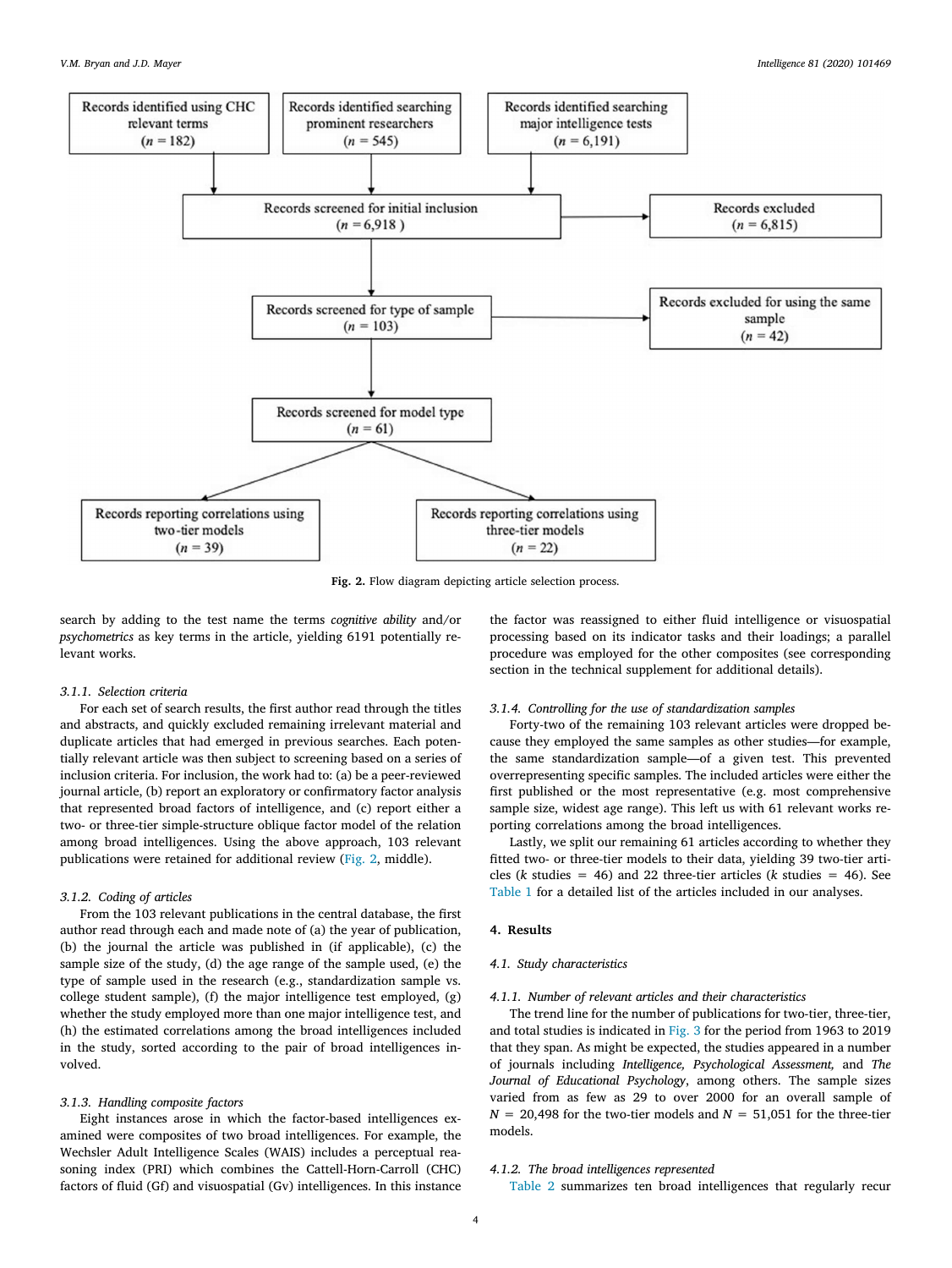<span id="page-4-0"></span>List of included works by intelligence test, including model type, sample size, age of sample, population of sample, and other tests employed.

| Intelligence Test and Published Works                                         | Model Type <sup>a</sup> N            |            | Sample Age<br>(in years) | Type of Sample                                        |           | Cross-Battery Other Test(s) |
|-------------------------------------------------------------------------------|--------------------------------------|------------|--------------------------|-------------------------------------------------------|-----------|-----------------------------|
| Woodcock-Johnson-R                                                            |                                      |            |                          |                                                       |           |                             |
| Bickley et al. (1995)                                                         | $\mathbf{1}$                         | 2201       | 6 to 80                  | Standardization sample                                | No        |                             |
| Flanagan (2000)                                                               | $\mathbf 1$                          | 166        | 8 to 11                  | Validation sample                                     | Yes       | <b>WISC</b>                 |
| Flanagan and McGrew (1998)                                                    | $\bf{0}$                             | 114        | 10 to 15                 | School sample                                         | Yes       | KAIT, WISC-III              |
| Burns and Nettelbeck (2003)                                                   | $\bf{0}$                             | 90         | 18 to 40                 | Community sample                                      | Yes       | WAIS-R                      |
| Woodcock-Johnson III                                                          |                                      |            |                          |                                                       |           |                             |
| Keith, Kranzler, and Flanagan (2001)                                          | $\bf{0}$                             | 155        | 8 to 11                  | School sample                                         | Yes       | CAS                         |
| Taub and McGrew (2004)                                                        | $\mathbf{1}$                         | 7485       | 6 to $90 +$              | Standardization sample                                | No        |                             |
| Sanders, McIntosh, Dunham, Rothlisberg, and                                   | $\bf{0}$                             | 131        | 3 to 5                   | Standardization sample                                | Yes       | DAS                         |
| Finch (2007)                                                                  |                                      |            |                          |                                                       |           |                             |
| Kaufman, Reynolds, Liu, Kaufman, and                                          | $\mathbf{1}$                         | 6686       | 4 to 19                  | Standardization sample (WJ-III)                       | Yes       | KABC-II; KAIT               |
| <b>McGrew</b> (2012)                                                          |                                      |            |                          |                                                       |           |                             |
| Strickland, Watkins, and Caterino (2015)                                      | $\mathbf{1}$                         | 529        | 6 to 13                  | School sample                                         | No        |                             |
| Woodcock-Johnson IV                                                           |                                      |            |                          |                                                       |           |                             |
| McGrew, LaForte, and Schrank (2014)                                           | $\mathbf{1}$                         | 6914       | 3 to $90 +$              | Standardization sample (test manual)                  | No        |                             |
|                                                                               |                                      |            |                          |                                                       |           |                             |
| Wechsler Intelligence Scale for Children                                      |                                      |            |                          |                                                       |           |                             |
| <b>Undheim</b> (1976)                                                         | $\bf{0}$                             | 144        | 10 to 12                 | Norwegian school sample                               | No        |                             |
| Wechsler Intelligence Scale for Children III                                  |                                      |            |                          |                                                       |           |                             |
| Cockshott, Marsh, and Hine (2006)                                             | $\bf{0}$                             | 579        | 6 to 16                  | Australian school sample                              | No        |                             |
| Ogata (2015)                                                                  | $\mathbf{1}$                         | 105        | 6 to 12                  | Japanese sample                                       | Yes       | <b>KABC</b>                 |
|                                                                               |                                      |            |                          |                                                       |           |                             |
| Wechsler Intelligence Scale for Children IV                                   |                                      |            |                          |                                                       |           |                             |
| Bergeron and Floyd (2013)                                                     | $\mathbf{1}$<br>$\mathbf{1}$         | 85<br>297  | 6 to 18                  | Clinical sample with mild/moderate ID                 | Yes       | KABC-II; DAS-II             |
| Devena, Gay, and Watkins (2013)<br>Golay, Reverte, Rossier, Favez, and Lecerf | $\mathbf{1}$                         |            | 6 to 15                  | Clinical sample                                       | No        |                             |
| (2013)                                                                        |                                      | 249        | Avg. 9.84                | French-speaking Swiss children                        | No        |                             |
| Nakano and Watkins (2013)                                                     | $\mathbf{1}$                         | 176        | 6 to 16                  | School sample (Native American)                       | Yes       | WISC-III                    |
| Weiss, Keith, Zhu, and Chen (2013)                                            | $\mathbf 1$                          | 1967       | 6 to 16                  | Clinical + non-clinical standardization               | No        |                             |
| Cavinez (2014)                                                                | $\mathbf{0}$                         | 345        | 6 to 16                  | Learning disabled school sample                       | No        |                             |
| Reverte, Golay, Favez, Rossier, and Lecerf                                    | $\mathbf{1}$                         | 249        | Avg. 10.21               | Swiss school sample                                   | No        |                             |
| (2014)                                                                        |                                      |            |                          |                                                       |           |                             |
| Rowe, Dandridge, Pawlush, Thompson, and                                       | $\bf{0}$                             | 406        | 6 to 12                  | Gifted children                                       | No        |                             |
| Ferrier (2014)                                                                |                                      |            |                          |                                                       |           |                             |
| Thaler et al. (2015)                                                          | $\bf{0}$                             | 314        | 6 to 16                  | ADHD school sample                                    | No        |                             |
| Pezzuti & Orsini (2016)                                                       | $\mathbf{1}$                         | 2200       | 6 to 16                  | Italian standardization sample                        | No        |                             |
| Reynolds, Hajovsky, Pace, and Niileksela                                      | $\mathbf{1}$                         | 166        | 7 to 16                  | Shipley-2 validation sample                           | Yes       | Shipley-2                   |
| (2016)                                                                        |                                      |            |                          |                                                       |           |                             |
| Styck and Watkins (2017)                                                      | $\mathbf 1$                          | 233        | 6 to 16                  | ADHD school sample                                    | No        |                             |
| dos Santos et al. (2018)                                                      | $\bf{0}$                             | 150        | 6 to 14                  | School sample                                         | No        |                             |
| Wechsler Intelligence Scale for Children V                                    |                                      |            |                          |                                                       |           |                             |
| Cavinez, Watkins, and Dombrowski (2016)                                       | $\bf{0}$                             | 2200       | 6 to 16                  | Standardization sample                                | No        |                             |
| Reynolds and Keith (2017)                                                     | $\mathbf{1}$                         | 2200       | 6 to 16                  | Standardization sample                                | No        |                             |
| Lecerf and Cavinez (2018)                                                     | $\bf{0}$                             | 1049       | 6 to 16                  | French standardization sample                         | No        |                             |
| Cavinez, Watkins, and McGill (2019)                                           | $\bf{0}$                             | 415        | 6 to 16                  | UKstandardization sample                              | No        |                             |
| Wechsler Adult Intelligence Scale-R                                           |                                      |            |                          |                                                       |           |                             |
| Waller and Waldman (1990)                                                     | $\boldsymbol{0}$                     |            | 1880 16 to 74            | Standardization sample                                | No        |                             |
| Davis, Massman, and Doody (2003)                                              | $\boldsymbol{0}$                     | 516        | 73.19                    | Alzheimer's sample                                    | No        |                             |
|                                                                               |                                      |            |                          |                                                       |           |                             |
| Wechsler Adult Intelligence Scale III                                         |                                      |            |                          |                                                       |           |                             |
| Dickinson, Iannone, and Gold (2002)<br>McPherson and Burns (2007)             | $\boldsymbol{0}$<br>$\boldsymbol{0}$ | 120        | 35 to 44<br>20.6         | Clinical and standardization sample<br>College sample | No<br>Yes | WJ-III                      |
| Taub and Benson (2013)                                                        | $\mathbf{1}$                         | 60<br>4650 | 16 to 90                 | Standardization sample                                | Yes       | WAIS-IV                     |
|                                                                               |                                      |            |                          |                                                       |           |                             |
| Wechsler Adult Intelligence Scale IV                                          |                                      |            |                          |                                                       |           |                             |
| Niileksela, Reynolds, and Kaufman (2013)                                      | $\bf{0}$                             | 400        | 70 to 90                 | Standardization sample                                |           |                             |
| Merz, Van Patten, Hurless, Grant, and                                         | $\bf{0}$                             | 300        | 18 to 72                 | Clinical sample                                       | No        |                             |
| McGrath (2019)                                                                |                                      |            |                          |                                                       |           |                             |
| Kaufman Adolescent & Adult Intelligence Test                                  |                                      |            |                          |                                                       |           |                             |
| Kaufman (1993)                                                                | $\bf{0}$                             | 124        | 11 to 12                 | School sample                                         | Yes       | K-ABC                       |
| Kaufman et al. (1995)                                                         | $\bf{0}$                             | 1901       | 11 to 94                 | Standardization sample                                | No        |                             |
| Caruso and Jacob-Timm (2001)                                                  | $\bf{0}$                             | 60         | 11 to 14                 | Cross-check sample                                    | No        |                             |
| Kaufman Assessment Battery for Children                                       |                                      |            |                          |                                                       |           |                             |
| Keith et al. (1995)                                                           | $\boldsymbol{0}$                     | 1299       | 7 to 12                  | Standardization and sociocultural                     | No        |                             |
|                                                                               |                                      |            |                          | sample                                                |           |                             |
|                                                                               |                                      |            |                          |                                                       |           |                             |
| Kaufman Assessment Battery for Children-II NU                                 |                                      |            |                          |                                                       |           |                             |
| Morgan et al. (2009)                                                          | 0                                    | 200        | 4 to 5                   | School sample                                         | No        |                             |
| Reynolds, Keith, Flanagan, and Alfonso                                        | $\bf{0}$                             | 432        | 6 to 16                  | Standardization sample                                | Yes       | WISC-III;IV; WJ-III         |
| (2013)                                                                        |                                      |            |                          |                                                       |           |                             |
| <b>Differential Abilities Scale</b>                                           |                                      |            |                          |                                                       |           |                             |
| Keith (1990)                                                                  | $\mathbf{1}$                         | 3475       | 3 to 17                  | Standardization sample                                | No        |                             |
|                                                                               |                                      |            |                          |                                                       |           |                             |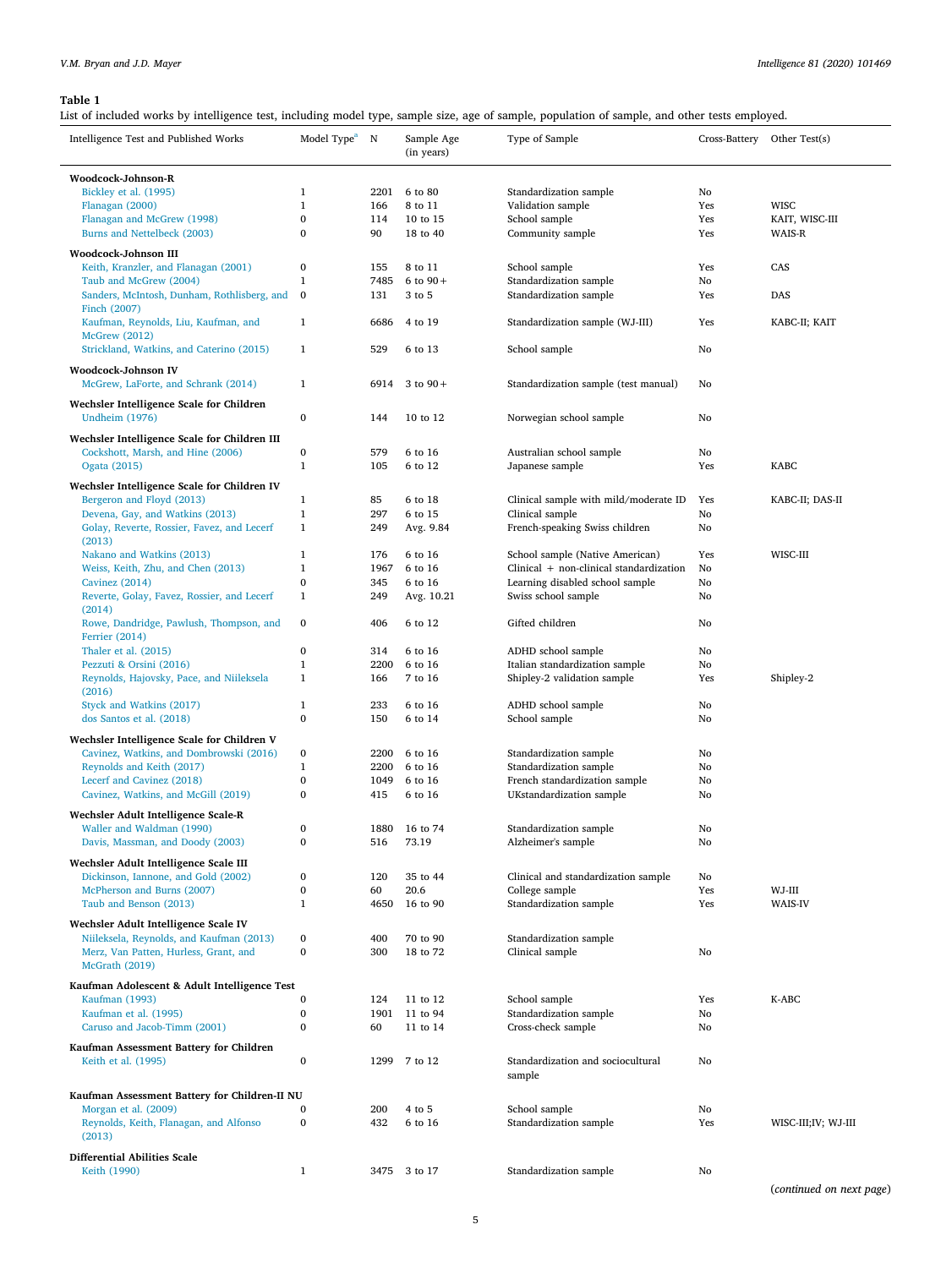#### **Table 1** (*continued*)

| Intelligence Test and Published Works                                                                                                                                            | Model Type <sup>a</sup> N              |                          | Sample Age<br>(in years)                       | Type of Sample                                                                        | Cross-Battery         | Other Test(s)                                                         |
|----------------------------------------------------------------------------------------------------------------------------------------------------------------------------------|----------------------------------------|--------------------------|------------------------------------------------|---------------------------------------------------------------------------------------|-----------------------|-----------------------------------------------------------------------|
| Differential Abilities Scale II<br>Cavinez and McGill (2016)                                                                                                                     | $\mathbf{0}$                           | 3480                     | 2 to 17                                        | Standardization sample                                                                | No                    |                                                                       |
| Stanford-Binet Intelligence Scale IV<br>Gridley and McIntosh (1991)<br>Kaplan and Alfonso (1997)                                                                                 | $\mathbf{0}$<br>$\mathbf{0}$           | 187<br>441               | 2 to 11<br>2 to 5                              | School sample<br>Preschool sample with ID                                             | No<br>No              |                                                                       |
| Stanford-Binet Intelligence Scale V<br>Williams, McIntosh, Dixon, Newton, and<br>Youman (2010)<br>Chang, Paulson, Finch, McIntosh, and                                           | $\mathbf{0}$<br>$\mathbf{0}$           | 201<br>200               | 8 to 10<br>4 to 5                              | School sample<br>Preschool sample                                                     | Yes<br>Yes            | WJ-III<br>WJ-III                                                      |
| Rothlisberg (2014)<br><b>Culture Fair Intelligence Test</b><br>Cattell (1963)<br><b>Undheim (1978)</b><br><b>Undheim</b> (1981)                                                  | $\mathbf 0$<br>$\mathbf 0$<br>$\Omega$ | 277<br>149<br>148        | 13 to 14<br>12 to 14<br>14 to 16               | School sample<br>Norwegian school sample<br>Norwegian school sample                   | Yes<br>Yes<br>Yes     | Thurstoneb<br>Thurstone; Guilford <sup>e</sup><br>Thurstone; Guilford |
| Berlin Model of Intelligence Structure<br>Beauducel and Kersting (2002)<br>Conzelmann and Süß (2015)                                                                             | $\mathbf{1}$<br>$\mathbf{0}$           | 9520<br>301              | 17 to 32<br>21 to 40                           | Community sample<br>College sample                                                    | No<br>Yes             | Auditory Intell. Test                                                 |
| <b>Situational Test of Emotion Management</b><br>MacCann (2010)                                                                                                                  | $\mathbf{0}$                           | 207                      | 19 to 59                                       | College sample                                                                        | Yes                   | Educational Testing Kit <sup>d</sup>                                  |
| Mayer-Salovey-Caruso Emotional Intelligence Test<br>MacCann et al. (2014)<br>Evans, Hughes, and Steptoe-Warren (2019)                                                            | $\mathbf{1}$<br>$\mathbf{1}$           | 688<br>830               | 17 to 59<br>18 to 71                           | College sample<br>College and convenience sample                                      | Yes<br>Yes            | <b>MSCEIT</b><br>ICAR-9; STEU; STEM                                   |
| Multi-Battery/ Test Scales<br>Horn and Cattell (1966)<br>Cattell and Horn (1978)<br><b>Stankov</b> (1978)<br><b>Comprehensive Ability Battery</b><br>Hakstian and Cattell (1978) | 0<br>0<br>$\Omega$<br>$\Omega$         | 297<br>883<br>113<br>280 | 14 to 61<br>Approx. 14<br>11 to 12<br>15 to 19 | Prison sample<br>School sample<br>Yugoslavian school sample<br>Canadian school sample | Yes<br>No<br>No<br>No | Thurstone; Guilford                                                   |
|                                                                                                                                                                                  |                                        |                          |                                                |                                                                                       |                       |                                                                       |

Note: WJ = Woodcock-Johnson; WISC = Wechsler Intelligence Scale for Children; WAIS = Weschler Adult Intelligence Scale; MSCEIT = Mayer-Salovey-Caruso Emotional Intelligence Test; DAS = Differential Abilities Scale; CAS = Cognitive Assessment System.

<span id="page-5-0"></span><sup>a</sup> Model type distinguishes between studies that represented correlations among the broad intelligences using two-tier (coded as 0), or three-tier, *g-*inclusive models (coded as 1).

<span id="page-5-1"></span>**b** see [Thurstone \(1937\).](#page-13-34)

<span id="page-5-2"></span>c see [Guilford and Hoepfner \(1971\).](#page-12-45)

<span id="page-5-3"></span>d see [Ekstrom, French, Harman, & Dermen \(1976\).](#page-12-46)

across the 61 articles, including their conventional abbreviations and a short description of each. In some instances, the terminology used to depict broad intelligences evolved over time (see [McGrew, 2009](#page-12-2); [Phelps, McGrew, Knopik, & Ford, 2005](#page-13-27)). For example, whereas several early works in the field included a broad intelligence named fluency/ broad retrieval ability (*Gr*; see [Undheim & Gustafsson, 1987;](#page-13-28) [Carroll,](#page-11-0) [1993\)](#page-11-0), more recent treatments label these as long-term retrieval (Glr), and still more recently, [Schneider and McGrew \(2018\)](#page-13-29) argued that long-term retrieval might represent two factors: retrieval fluency (Gr) and learning efficiency (Gl).

Commonly discussed broad intelligences such as fluid intelligence and comprehension knowledge were well-represented in the research we reviewed (31 and 41 studies, respectively), whereas less central and newer broad intelligences such as reading and writing ability (Grw) and emotional intelligence (Gei) were less common, at one apiece. The latter were included nonetheless because they have modeled persuasively in a manner that supports their inclusion among the set of broad abilities([Flanagan & McGrew, 1998;](#page-12-15) [MacCann et al., 2014](#page-12-6)). Additional candidate broad abilities had too little data to include here now but show promise for the future (see [Flanagan et al., 2013;](#page-12-3) [McGrew, 2009](#page-12-2); [MacCann et al., 2014;](#page-12-6) [Mayer, Panter, & Caruso, 2012](#page-12-34)).

#### *4.2. Screening for outliers*

We next checked the data set for studies that produced outlier values for the average correlations among broad intelligences. The unweighted average correlation within each study ranged from as low as  $r = 0.02$  to as high as 0.86, with an unweighted mean of 0.57  $(SD = 0.20)$ . Studies were flagged as reporting outlying values if their unweighted correlation was above or below  $\vert \pm 3.0 \vert$  standard deviations from the mean; no such outliers were present, although one study was close to the designated cut off. Therefore, the full dataset was retained for further analyses.

# *4.3. Test of hypotheses: The nature of correlations among broad intelligences*

# *4.3.1. Was the average estimated correlation among broad intelligences near r = 0.75?([Hypothesis 1\)](#page-2-1)*

To address [Hypothesis 1](#page-2-1), we first tested whether the average correlation among broad intelligences would be in the vicinity of  $r = 0.75$ . To do so, we modified a script in the open software project R, drawing on the *meta* package([Balduzzi, Rücker, & Schwarzer, 2019](#page-11-7)), which uses inverse variance weighting to calculate the average fixed and random effects estimates for the correlations between pairs of broad intelligences (see technical supplement for details). We used a randomeffects model based on the heterogeneity of correlations across studies, as indicated by large  $I^2$  statistics for both the two- ( $I^2 = 95.8\%$ , 95% CI [95.1, 96.5]) and three-tier models ( $I^2 = 98.5\%$ , 95% CI [98.3, 98.6]; e.g., [Higgins, Thompson, Deeks, & Altman, 2003\)](#page-12-35). Using this method, average correlations as well as confidence intervals were calculated for each pair of broad intelligences included in our work.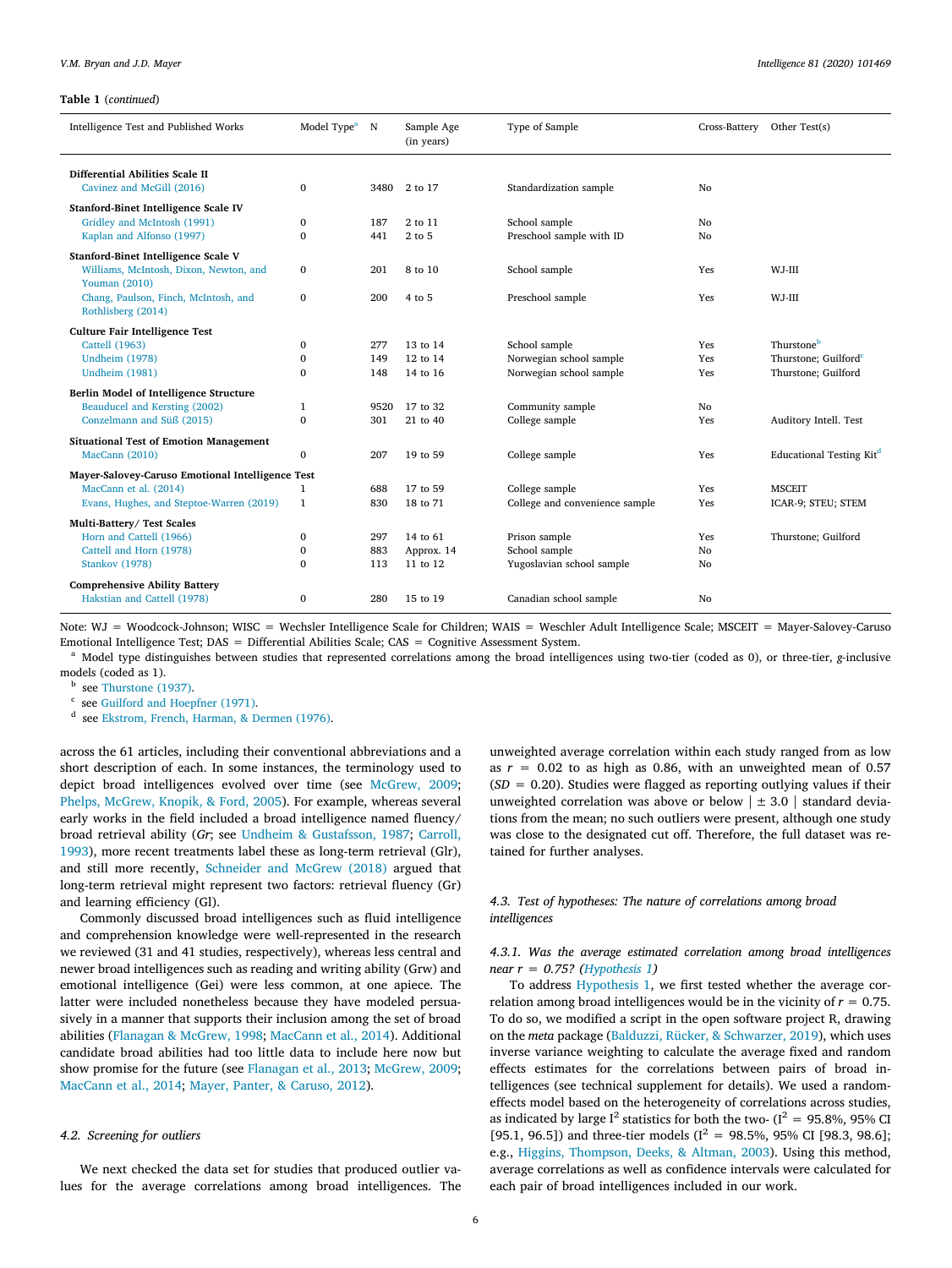<span id="page-6-0"></span>

**Fig. 3.** Number of studies published using two-tier and three-tier, *g*-inclusive models in 5-year intervals.

Finding the overall average correlation among broad intelligences involved averaging correlations first within a study—so that each study yielded one average (see [Hedges, Tipton, & Johnson, 2010](#page-12-47), p. 40). The unweighted averages for each study were then entered into the R script outlined above, to produce a weighted, overall average across studies.

*4.3.1.1. The average estimated correlation for two-tier models*. The ten broad intelligences yielded 45 possible pairs of weighted average correlations ((N x (N-1))/2), but 11 of these values were missing in [Table 3](#page-7-0) (indicated as dashes) as a consequence of relatively incomplete data for quantitative reasoning and the recently introduced ability of emotional intelligence. The estimated weighted average correlation among broad intelligences for the two-tier focused models was  $r = 0.58$ (*SE* = 0.03), 95% CI [0.53, 0.64]. Correlations among pairs of broad abilities ranged from  $r = 0.22$  for processing speed and auditory intelligence, to  $r = 0.81$  between fluid intelligence and quantitative reasoning. The  $r = 0.58$  value across studies was in the moderate range we expected, albeit noticeably lower than the hypothesized population mean of *ρ* = 0.75.

#### <span id="page-6-1"></span>**Table 2**

| Broad Intelligence              |                                                         | Selected relevant test and subtests               | Description                                                                                                                                                               |  |  |  |  |  |
|---------------------------------|---------------------------------------------------------|---------------------------------------------------|---------------------------------------------------------------------------------------------------------------------------------------------------------------------------|--|--|--|--|--|
| Fluid Intelligence (Gf)         | WJ-II                                                   | Concept Formation;<br>Analysis-Synthesis          | The ability to use cognitive functions to solve novel problems; using mental tasks to<br>understand concepts, draw inferences, and identify relationships among concepts. |  |  |  |  |  |
|                                 | WISC-IV                                                 | Matrix Reasoning                                  |                                                                                                                                                                           |  |  |  |  |  |
| Comprehension Knowledge<br>(Gc) | WJ-III                                                  | Picture Vocabulary;<br>Verb. Comp.; Analogies     | Accumulated knowledge, often involving an understanding of the language and knowledge<br>related to one's culture.                                                        |  |  |  |  |  |
|                                 | WISC-IV                                                 | Vocabulary                                        |                                                                                                                                                                           |  |  |  |  |  |
| Visuospatial Processing (Gv)    | WJ-III                                                  | Visual Closure;<br><b>Spatial Relations</b>       | The ability to perceive, and mentally represent spatial relations among objects. Visual<br>processing further allows us to mentally transform objects.                    |  |  |  |  |  |
|                                 | WISC-III                                                | <b>Block Design</b>                               |                                                                                                                                                                           |  |  |  |  |  |
| Long-term Retrieval (Glr)       | WJ-R                                                    | Memory for Names; Delayed<br>Recall               | Broad ability facilitating the long-term storage and subsequent retrieval of new information<br>over long periods of time.                                                |  |  |  |  |  |
| Short-term Memory (Gsm)         | Numbers Reversed; Memory<br>WJ-II<br>for Words          |                                                   | The ability to maintain and consciously manipulate a limited amount of information that is<br>susceptible to immediate decay if not attended too.                         |  |  |  |  |  |
|                                 | WISC-IV                                                 | Digit Span                                        |                                                                                                                                                                           |  |  |  |  |  |
| Processing Speed (Gs)           | WJ-III<br>Cross Out: Visual Matching;<br>Decision Speed |                                                   | Broad ability facilitating the automatic use of stored information during well-learned tasks.<br>Mental efficiency.                                                       |  |  |  |  |  |
|                                 | <b>WAIS-IV</b>                                          | Coding                                            |                                                                                                                                                                           |  |  |  |  |  |
| Quantitative Reasoning (Gq)     | WJ-R<br>WISC-III                                        | <b>Applied Problems</b><br>Arithmetic             | Quantitative knowledge, often involving the storage of learned declarative and procedurally<br>based knowledge of numbers.                                                |  |  |  |  |  |
| Auditory Intelligence (Ga)      | WJ-III                                                  | <b>Auditory Attention</b>                         | The broad ability focused on interpreting and discriminating sounds; involves the ability to                                                                              |  |  |  |  |  |
|                                 | WJ-R                                                    | Sound Blending<br>Incomplete; Words               | cognitively manipulate, synthesize and analyze sounds and sound patterns.                                                                                                 |  |  |  |  |  |
| Reading and Writing (Grw)       | WJ-R                                                    | Letter-word identification:<br>Reading Vocabulary | The broad ability involved in reading and writing ability, including reading comprehension<br>and the ability to write complex narratives.                                |  |  |  |  |  |
| Emotional Intelligence (Gei)    | <b>MSCEIT</b><br><b>STEU: STEM</b>                      | <b>Emotion Blends</b> ; Emotion<br>Management     | The ability to recognize, understand, and manage emotions in one's self and others.                                                                                       |  |  |  |  |  |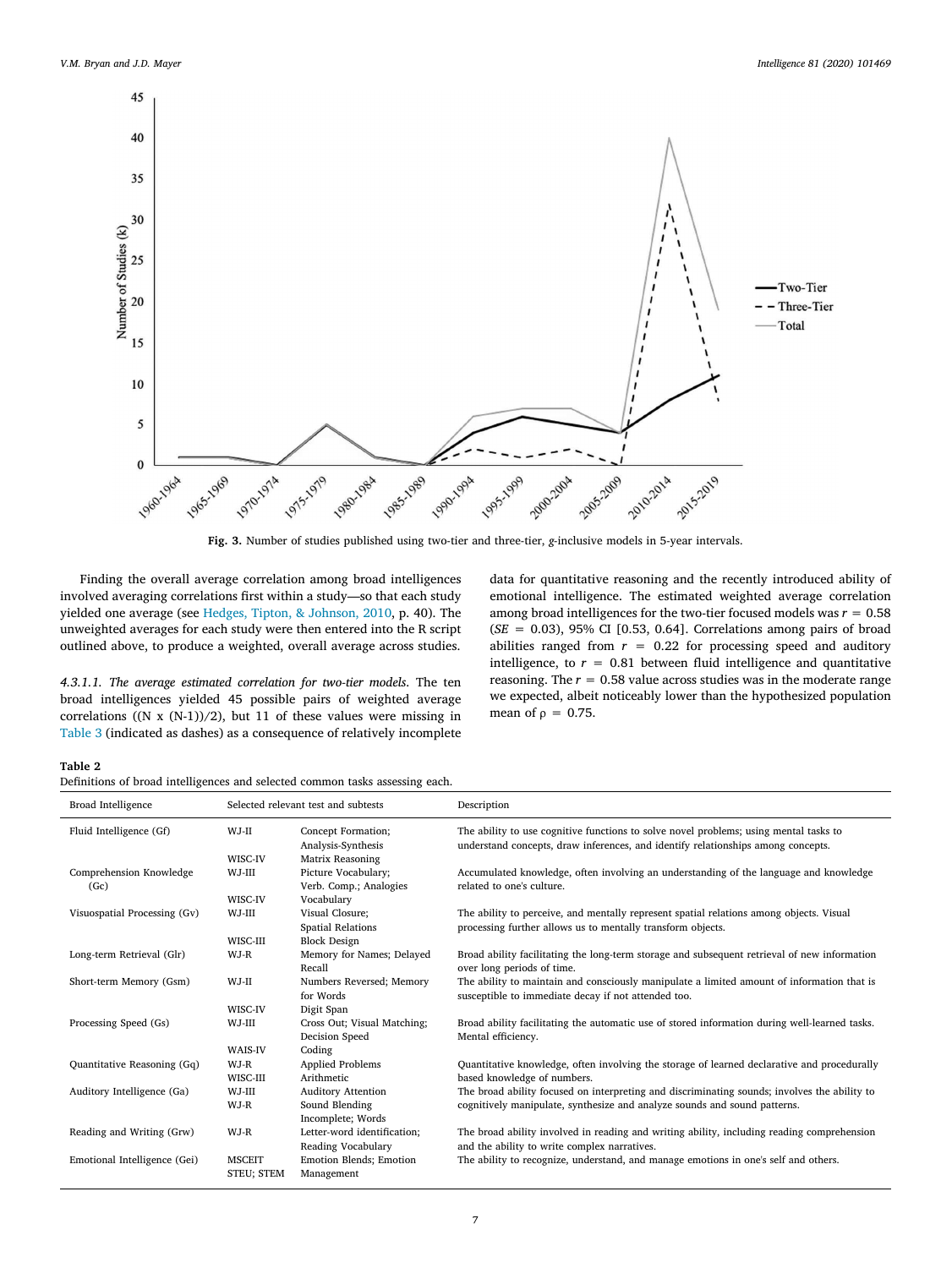<span id="page-7-0"></span>The number of studies including e[a](#page-7-1)ch broad intelligence, participants observed, and the average weighted correlations among broad intelligences<sup>a</sup>.

|                                                                                                                         | Fluid<br>Intelligence | Comp.<br>Knowledge | Visuospatial<br>Processing | Short-<br>Term<br>Memory | Long-<br>Term<br>Retrieval | Processing<br>Speed                              | Quantitative<br>Reasoning | Auditory<br>Intelligence | Reading<br>and<br>Writing | Emotional<br>Intelligence | Totals       |
|-------------------------------------------------------------------------------------------------------------------------|-----------------------|--------------------|----------------------------|--------------------------|----------------------------|--------------------------------------------------|---------------------------|--------------------------|---------------------------|---------------------------|--------------|
|                                                                                                                         |                       |                    |                            |                          |                            | Study Characteristics and Number of Participants |                           |                          |                           |                           |              |
| k Studies                                                                                                               | 31                    | 41                 | 30                         | 24                       | $\overline{7}$             | 23                                               | $\overline{4}$            | 4                        | $\mathbf{1}$              | $\mathbf{1}$              | 46           |
| Total N across<br>Studies                                                                                               | 11,274                | 18,637             | 15,320                     | 9009                     | 1460                       | 7867                                             | 829                       | 508                      | 114                       | 207                       | 20,498       |
| Averaged Weighted Correlations (in Bold) Among Pairs of Broad Intelligences and Their Confidence Intervals <sup>b</sup> |                       |                    |                            |                          |                            |                                                  |                           |                          |                           |                           |              |
| Fluid<br>Intelligence                                                                                                   | 1.00                  |                    |                            |                          |                            |                                                  |                           |                          |                           |                           |              |
| Comprehension-                                                                                                          | 0.64                  | 1.00               |                            |                          |                            |                                                  |                           |                          |                           |                           |              |
| Knowledge                                                                                                               | [0.57, 0.71]          |                    |                            |                          |                            |                                                  |                           |                          |                           |                           |              |
| Visuospatial                                                                                                            | 0.58                  | 0.60               | 1.00                       |                          |                            |                                                  |                           |                          |                           |                           |              |
| Processing                                                                                                              | [0.51, 0.66]          | [0.55, 0.64]       |                            |                          |                            |                                                  |                           |                          |                           |                           |              |
| Short-Term                                                                                                              | 0.67                  | 0.68               | 0.64                       | 1.00                     |                            |                                                  |                           |                          |                           |                           |              |
| Memory                                                                                                                  | [0.57, 0.76]          | [0.63, 0.74]       | [0.57, 0.70]               |                          |                            |                                                  |                           |                          |                           |                           |              |
| Long-Term                                                                                                               | 0.46                  | 0.56               | 0.48                       | 0.53                     | 1.00                       |                                                  |                           |                          |                           |                           |              |
| Retrieval                                                                                                               | [0.21 0.70]           | [0.43, 0.68]       | [0.25, 0.70]               | [0.41,                   |                            |                                                  |                           |                          |                           |                           |              |
|                                                                                                                         |                       |                    |                            | 0.64]                    |                            |                                                  |                           |                          |                           |                           |              |
| Processing                                                                                                              | 0.54                  | 0.36               | 0.47                       | 0.48                     | 0.37                       | 1.00                                             |                           |                          |                           |                           |              |
| Speed                                                                                                                   | [0.46, 0.62]          | [0.29, 0.43]       | [0.40, 0.55]               | [0.41,                   | [0.11,                     |                                                  |                           |                          |                           |                           |              |
|                                                                                                                         |                       |                    |                            | $0.55$ ]                 | 0.64]                      |                                                  |                           |                          |                           |                           |              |
| Quantitative                                                                                                            | 0.81                  | 0.73               | 0.68                       | 0.73                     | $\overline{\phantom{0}}$   |                                                  | 1.00                      |                          |                           |                           |              |
| Reasoning                                                                                                               | [0.78, 0.84]          | [0.62, 0.85]       | [0.61, 0.75]               | [0.62,<br>0.83]          |                            |                                                  |                           |                          |                           |                           |              |
| Auditory                                                                                                                | 0.36                  | 0.46               | 0.26                       | 0.28                     | 0.38                       | 0.22                                             |                           | 1.00                     |                           |                           |              |
| Intelligence                                                                                                            | [0.16, 0.55]          | [0.22, 0.69]       | [0.16, 0.35]               | $[-0.15,$<br>0.70]       | [0.27,<br>0.48]            | [0.05, 0.39]                                     |                           |                          |                           |                           |              |
| Reading and                                                                                                             | 0.46                  | 0.85               | 0.42                       | 0.45                     | 0.62                       | 0.25                                             |                           | 0.37                     | 1.00                      |                           |              |
| Writing                                                                                                                 | [0.31, 0.61]          | [0.80, 0.90]       | [0.27, 0.57]               | [0.30,<br>0.60]          | [0.51,<br>0.73]            | [0.08, 0.42]                                     |                           | [0.21, 0.53]             |                           |                           |              |
| Emotional                                                                                                               | 0.45                  | 0.71               | $\overline{\phantom{0}}$   | $\qquad \qquad -$        | $\overline{\phantom{a}}$   |                                                  | -                         |                          | $\overline{\phantom{a}}$  | 1.00                      |              |
| Intelligence                                                                                                            | [0.34, 0.56]          | [0.64, 0.78]       |                            |                          |                            |                                                  |                           |                          |                           |                           |              |
| Overall                                                                                                                 | 0.60                  | 0.60               | 0.57                       | 0.60                     | 0.48                       | 0.43                                             | 0.74                      | 0.31                     | 0.49                      | 0.58                      | $r = 0.58$   |
| Average <sup>c</sup>                                                                                                    | [0.53, 0.67]          | [0.54, 0.66]       | [0.49, 0.65]               | [0.52,<br>0.68]          | [0.31,<br>0.65]            | [0.36, 0.51]                                     | [0.70, 0.77]              | [0.17, 0.44]             | [0.35,<br>0.63]           | [0.49, 0.67]              | [0.53, 0.64] |

<span id="page-7-1"></span><sup>a</sup> Weighted average correlations are in boldface and were taken from the random-effects model produced from the *meta* package in R. 95% confidence intervals for each weighted average are found below, in brackets.

<span id="page-7-2"></span><sup>b</sup> Only one correlation per pair of broad intelligences was reported per study, so the confidence intervals for the correlations between pairs of broad intelligences are based on independent observations.

<span id="page-7-3"></span> $\cdot$  The overall average correlation for a given broad intelligence (e.g., for fluid) was calculated first by averaging within study if there was more than one correlation reported, and then running those averages in the R script to find an across study overall average.

*4.3.1.2. The average estimated correlation for three-tier models*. A somewhat different estimate of the average correlations can be obtained from the three-tier models (46 studies). Recall that all correlations among broad intelligences are due to their relations with *g* in these models. Imputing the correlations between any pair of intelligences involves multiplying their path coefficients to-and-from *g* ([Leohlin, 2004\)](#page-12-48). This value will differ from two-tier models in that all shared variance among the broad intelligences will be attributable to *g.* Indeed, the estimated overall average for the three-tier models alone was *r* = 0.65 (*SE = 0*.01), 95% CI [0.62, 0.68], significantly higher than the estimated overall average for the two-tier models, *t*  $(71,547)$  = 2.19,  $p = .029$ , 95% CI [0.01 to 0.12]. (The value for both two- and three-tier models together was  $r = 0.62$  (*SE* = 0.02), 95% CI [0.59, 0.65]). See the specific correlations for the three-tier models in the corresponding section of the technical supplement.

# *4.3.2. Covariates of the average estimated correlations among broad intelligences*

We wondered whether any of several additional factors we coded for might influence the correlation among broad intelligences. Therefore, we examined whether the estimated average correlation among broad intelligences differed as a function of the year of publication and intelligence assessment administered.

the mid 1960's with the advent of confirmatory factor analysis ([Jöreskog, 1969](#page-12-49)) and ending with several studies published in 2019. A key landmark during this time was the publication of John [Carroll's](#page-11-0) [\(1993\)](#page-11-0) work, "Human Cognitive Abilities", which promoted further work in the field. Therefore, we split the studies into two groups: twotier studies published on or before 1993 (*k* studies = 11), and those post-1993 (*k* studies = 35). The weighted average correlation among broad intelligences for the pre-1993 works was  $r_{mean} = 0.48$ (*SE =* 0.07), 95% CI [0.34, 0.62], whereas the average for studies published post-1993 was *rmean =* 0.62 (*SE =* 0.03), 95% CI [0.56, 0.67], indicating that studies published on or prior to 1993 had significantly lower correlations among broad intelligences than studies published after 1993 (*t*(20,496) = 2.27, *p* = .023, 95% CI [0.02 to 0.25]). We note further that all the three-tier studies reported here had been published after [Carroll's \(1993\)](#page-11-0) work with the exception of [Keith \(1990\)](#page-12-33). The higher average weighted correlation estimate from those three-tier studies might also, therefore, be due in part to a year-ofpublication influence.

studies included in our review spanned several decades, beginning in

*4.3.2.2. Average correlation based on the intelligence test administered*. To investigate the effect of intelligence test on results, we divided them into the 7 major intelligence tests employed and an eighth "Research-Based" test group, that included tasks such as those employed by researchers, including those drawn from Guilford's *Structure of Intellect*

*4.3.2.1. Average correlation based on year of publication*. The 46 two-tier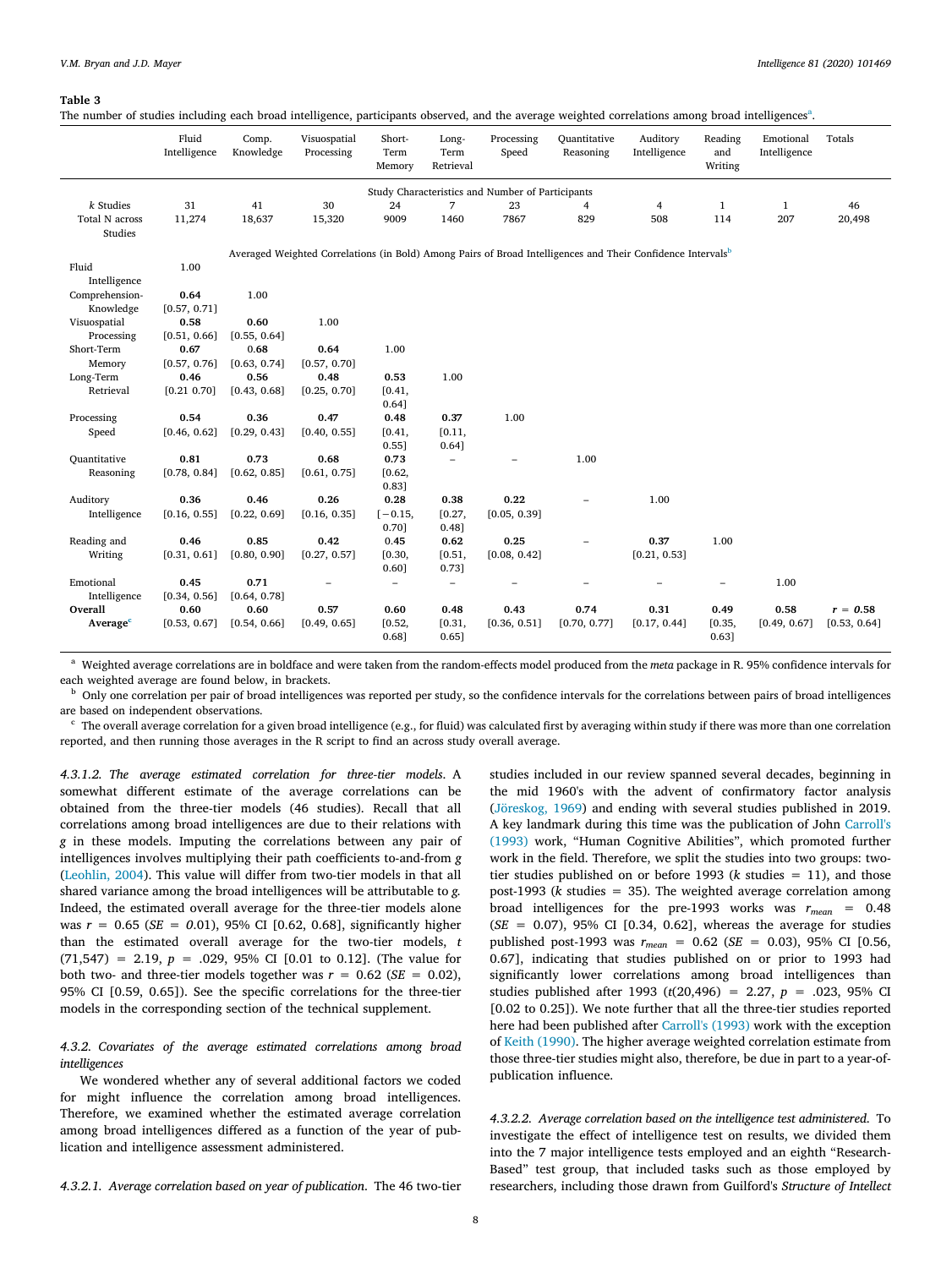<span id="page-8-0"></span>Weighted average correlation and standard deviation among broad intelligences by major intelligence test.

| Intelligence test                            | Total N | k Studies | Mean corr. | 95% CI       | SE   |
|----------------------------------------------|---------|-----------|------------|--------------|------|
| Woodcock-Johnson                             | 490     |           | 0.49       | [0.42, 0.56] | 0.04 |
| Wechsler Intelligence Scale for Children     | 5602    | 10        | 0.54       | [0.43, 0.65] | 0.06 |
| Wechsler Adult Intelligence Scale            | 3276    | 6         | 0.71       | [0.65, 0.77] | 0.03 |
| Kaufman Adolescent & Adult Intelligence Test | 2085    |           | 0.70       | [0.66, 0.74] | 0.02 |
| Kaufman Assessment Battery for Children      | 1931    |           | 0.70       | [0.63, 0.77] | 0.03 |
| <b>Stanford Binet</b>                        | 1029    | 5         | 0.77       | [0.72, 0.83] | 0.03 |
| Differential Abilities Scale                 | 3480    | 3         | 0.74       | [0.69, 0.78] | 0.02 |
| Research-Based or Other Tests <sup>a</sup>   | 2605    | 10        | 0.36       | [0.25, 0.46] | 0.10 |
| Overall Weighted Average Correlation         | 20,498  | 46        | 0.58       | [0.53, 0.64] | 0.03 |

<span id="page-8-1"></span><sup>a</sup> Research-based or other tests included assessments used in earlier intelligence work, prior to the development of the other major tests listed, such as those developed by [Thurstone \(1937\),](#page-13-34) [Guilford and Hoepfner \(1971\)](#page-12-45), or [Ekstrom et al. \(1976\).](#page-12-46)

model and those drawn from the *Berlin Intelligence Structure* Model (e.g., [Guilford & Hoepfner, 1971;](#page-12-45) [Thurstone, 1937](#page-13-34); [Conzelmann & Süß,](#page-12-40) [2015\)](#page-12-40). The weighted average and standard error were then calculated per group (see [Table 4](#page-8-0)). The Research-Based test group yielded far lower average correlations at  $r = 0.36$  (*SE* = 0.05), relative to the such tests as the Stanford-Binet (SB), at  $r = 0.77$  and the Differential Ability Scale (DAS), at *r* = 0.74, respectively; one-way ANOVA, *F*(8,  $20,490$  = 7.17,  $p < .001$ .

Tukey's post-hoc analyses suggested significant between group differences for all major tests compared with the Research-Based group (all  $p's < 0.05$ ), with the exception of the WISC ( $M = 0.54$ ,  $SE = 0.06$ ) and Woodcock-Johnson (*M = 0*.49, *SE = 0*.04). Beyond the Research-Based tests, andexcluding comparisons between the WISC and the DAS  $(M = 0.74, SE = 0.02)$ , all other between test-group comparisons were not significant (all *p's* > 0.050). Perhaps researchers are more attentive to employing distinctive tasks than those tests that primarily serve clinical practitioners.

# *4.3.3. Was there an identifiable structure among the correlations of pairs of broad intelligences? [\(Hypothesis 2\)](#page-2-2)*

To explore whether there might exist one or more continua that could be used to characterize the relation among broad intelligences (our [Hypothesis 2\)](#page-2-2), we factor analyzed the composite correlation matrix ([Table 3](#page-7-0)). Using maximum likelihood extraction for the exploratory model and an oblimin oblique rotation in Mplus 8.0([Muthén & Muthén,](#page-13-35) [1998-2017](#page-13-35)), we replaced missing correlations with the overall average correlation for each (e.g., Gei *r* = 0.58; Grw *r = 0.*49; Gq *r* = 0.74). We sought a standard "good fit" of an RMSEA less than or equal to 0.06, and both Comparative and Tucker-Lewis Fit Indices of close to 0.95 ([Boomsma, Hoyle, & Panter, 2012](#page-11-11)).

Our initial exploratory analyses were marred by the presence of estimated correlations above  $r = 1.0$ —which can distort the integrity of a solution (i.e., Heywood cases; see [de Winter, Dodou, & Wierniga,](#page-12-50) [2009;](#page-12-50) [Hoyle & Duval, 2004](#page-12-51); [van Driel, 1978;](#page-12-52) [Velicer & Jackson, 1990](#page-13-36)). We took two different approaches to ameliorate the problem. The results of both approaches are indicated in [Table 5](#page-9-0). In the sequentialempirical approach, we removed Heywood cases on an empirical basis, beginning with Gq and, as other Heywood cases emerged, removing them one after the other until no further cases emerged([Table 5](#page-9-0), left). In the theoretical approach, we drew on the idea that crystallized and fluid intelligences overlap highly with *g* and removed those two to start, followed by Gq (which still exhibited a Heywood case). These two methods yielded highly similar results for the one- and two-factor solutions [\(Table 5](#page-9-0), center).

In each case, the one-factor, general-intelligence models exhibited a marginal fit, at best (e.g., for the conceptual model,  $RMSEA = 0.12$ ,  $CFI = 0.92$ , TLI = 0.89). By comparison, the two-factor solutions both fit adequately, though they failed to meet our criterion of a good fit (the sequential model: RMSEA =  $0.10$ , CFI =  $0.97$ , TLI = 0.93; the theoretical model, RMSEA =  $0.07$ , CFI =  $0.99$ , TLI = 0.97). In both sets of solutions, the first factor of the two-factor solutions represented a fluidlike intelligence, loading fluid intelligence (Gf) where it was included in the sequential model, as well as (in both models) short-term memory (Gsm), visuospatial processing (Gv), processing speed (Gs), and emotional intelligence (Gei). The second factor represented a crystallizedlike intelligence, loading long-term retrieval (Glr) and reading and writing (Grw), and for the sequential model only, comprehension knowledge (Gc).

*4.3.3.1. A three-tier version of the factor analysis*. The three-tier model ought to yield a powerful one-factor solution because the model assigns any common variance shared by broad intelligences to *g*. We modified the three-tier correlation matrix as we had the two-tier matrix, replacing 4 missing correlations with emotional intelligence with its overall average correlation (Gei  $r = 0.60$ ). The data converged on one factor but yielded a relatively poor fit, which Mplus flagged as owing to the large negative residual variance for Gei. [Muthén \(2005\)](#page-13-37) recommended removing such variables. Removing emotional intelligence led to a one factor model with a far better fit, RMSEA =  $0.09$ , CFI =  $0.97$ , TLI = 0.96. The superior fit of the onefactor solution from the three-tier models relative to the two-tier models provided a striking confirmation of the effects of the different allocations of covariance produced by these two models([Table 5](#page-9-0), right). The model indicates that fluid intelligence is most representative of a one-factor model; processing speed is least representative.

#### *4.4. Examination of publication Bias*

Analyses related to publication bias are controversial at present for many reasons, including whether interpretations of bias are always warranted (see [van Aert, Witcherts, & van Assen, 2019](#page-11-12)). Moreover, bias-detecting software tailored to correlation coefficients is designed to work with actual correlations, for which the sampling distribution is understood. In our meta-analysis, however, we analyzed *estimated* correlations, which have a less-well-understood distribution [\(Yuan,](#page-13-38) [Cheng, & Zhang, 2010](#page-13-38) p. 633). For those interested, however, we report a funnel-plot, a widely used method for visualizing publication bias in meta-analyses [\(Sterne, Sutton, Ioannidis, Terrin, Jones, Lau, & Higgins,](#page-13-39) [2011\)](#page-13-39). The plot is shown in [Fig. 4](#page-9-1) and was created using the *meta* package([Balduzzi et al., 2019\)](#page-11-7). We note that relatively few studies included in our meta-analysis contained small sample sizes, as shown by the small number of studies found towards the middle and bottom of our plot.

A standard interpretation of the funnel plot would be to note its slight asymmetry, given its distinct cluster of studies towards the top right side of the plot. An Egger's test([Egger, Smith, Schneider, &](#page-12-53) [Minder, 1997\)](#page-12-53) suggested statistically significant funnel plot asymmetry was present (bias = −6.07, 95% CI = −7.02 to −3.11, *p* < .001). A standard bias-focused interpretation might be that lower correlation estimates were favored by reviewers and their choices led to some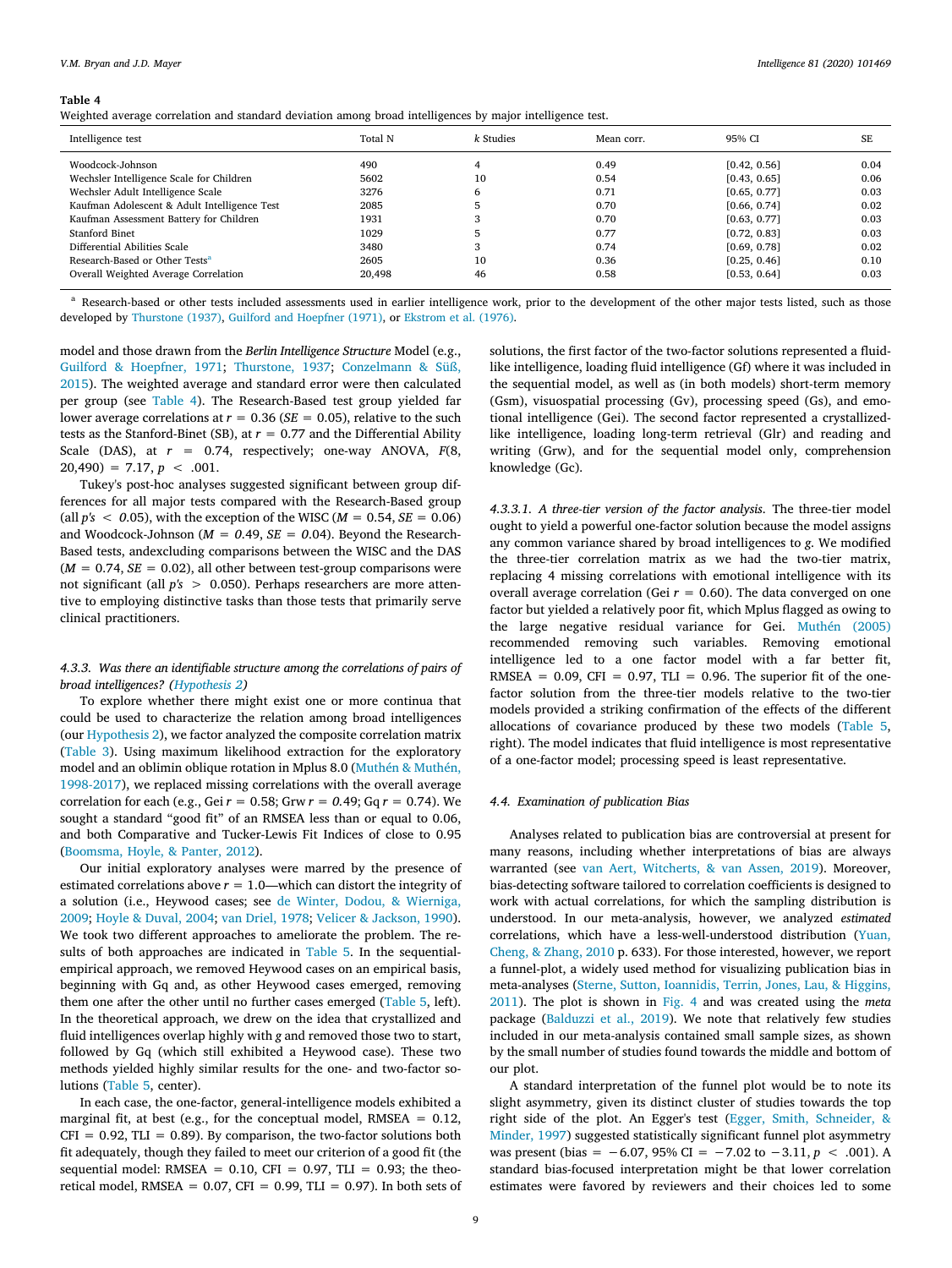<span id="page-9-0"></span>Fit statistics and factor loadings for the 1- and 2-factor exploratory solutions using the Two-Tier (*N* = 20,498) and Three-Tier (*N* = 51,051) models of broad intelligences.

|                                | Two-Tier Models of Broad Intelligences               |                          |                                                  |                          |                                                       | Three-Tier Models of Broad Intelligences |                                                    |                                      |             |  |
|--------------------------------|------------------------------------------------------|--------------------------|--------------------------------------------------|--------------------------|-------------------------------------------------------|------------------------------------------|----------------------------------------------------|--------------------------------------|-------------|--|
|                                | Fit Statistics -<br>Sequential Approach <sup>a</sup> |                          |                                                  |                          | Fit Statistics -<br>Theoretical Approach <sup>b</sup> |                                          |                                                    | Fit Statistics -<br>Three-Tier Model |             |  |
|                                | <b>RMSEA</b>                                         | <b>CFI</b>               | <b>TLI</b>                                       | <b>RMSEA</b>             | <b>CFI</b>                                            | TLI                                      | <b>RMSEA</b>                                       | <b>CFI</b>                           | TLI         |  |
| <b>One Factor</b>              | 0.13                                                 | 0.91                     | 0.87                                             | 0.12                     | 0.92                                                  | 0.89                                     | 0.09                                               | 0.97                                 | 0.96        |  |
| <b>Two Factors</b>             | 0.10                                                 | 0.97                     | 0.93                                             | 0.07                     | 0.99                                                  | 0.97                                     | $\overline{\phantom{0}}$                           |                                      |             |  |
| Three Factors <sup>c</sup>     |                                                      |                          |                                                  | 0.03                     | 1.00                                                  | 0.99                                     |                                                    |                                      |             |  |
|                                |                                                      | <b>Factor Loadings</b>   |                                                  |                          |                                                       |                                          |                                                    |                                      |             |  |
| <b>Broad Intelligence</b>      | One-Factor                                           |                          | Two-Factor                                       | One-Factor               | Two-Factor                                            |                                          | One-Factor                                         | Two-Factor                           |             |  |
|                                | Solution                                             |                          | Solution                                         | Solution                 | Solution                                              |                                          | Solution                                           |                                      | Solution    |  |
|                                |                                                      |                          | $\mathbf{H}$                                     |                          | I                                                     | $\mathbf{H}$                             | л                                                  | $\mathbf{I}$                         | $_{\rm II}$ |  |
| Fluid Intelligence (Gf)        | 0.77                                                 | 0.78                     | 0.03                                             |                          |                                                       |                                          | 0.92                                               |                                      |             |  |
| Comp. Knowledge (Gc)           | $\overline{\phantom{0}}$                             | $\overline{\phantom{0}}$ | $\equiv$                                         | $\overline{\phantom{0}}$ | -                                                     |                                          | 0.83                                               |                                      |             |  |
| Visuo-Spatial Processing. (Gv) | 0.75                                                 | 0.72                     | 0.06                                             | 0.74                     | 0.78                                                  | 0.00                                     | 0.82                                               |                                      |             |  |
| Short-term Memory (Gsm)        | 0.80                                                 | 0.77                     | 0.06                                             | 0.77                     | 0.76                                                  | 0.06                                     | 0.78                                               |                                      |             |  |
| Long-term Retrieval (Glr)      | 0.72                                                 | 0.17                     | 0.67                                             | 0.75                     | 0.21                                                  | 0.64                                     | 0.91                                               |                                      |             |  |
| Processing Speed (Gs)          | 0.61                                                 | 0.74                     | $-0.13$                                          | 0.57                     | 0.69                                                  | 0.35                                     | 0.59                                               |                                      |             |  |
| Quant. Reasoning (Gq)          |                                                      | $\overline{\phantom{a}}$ |                                                  |                          | $\overline{\phantom{0}}$                              |                                          | 0.82                                               |                                      |             |  |
| Auditory Intelligence (Ga)     | 0.53                                                 | 0.24                     | .35 <sup>d</sup>                                 | 0.54                     | 0.23                                                  | 0.35                                     | 0.87                                               |                                      |             |  |
| Reading and Writing (Grw)      | 0.63                                                 | $-0.06$                  | 0.84                                             | 0.65                     | $-0.07$                                               | 0.84                                     | 0.81                                               |                                      |             |  |
| Emotional Intelligence (Gei)   | 0.69                                                 | 0.40                     | 0.35                                             | 0.72                     | 0.49                                                  | 0.27                                     |                                                    |                                      |             |  |
|                                |                                                      |                          | <b>Intercorrelations for the Two-Tier Models</b> |                          |                                                       |                                          | <b>Intercorrelations for the Three-Tier Models</b> |                                      |             |  |
|                                |                                                      | П                        | III                                              |                          | П                                                     | III                                      |                                                    | П                                    | Ш           |  |
| <b>Factor I</b>                | 1.00                                                 |                          |                                                  | 1.00                     |                                                       |                                          | 1.00                                               |                                      |             |  |
| <b>Factor II</b>               | 0.71                                                 | 1.00                     |                                                  | 0.70                     | 1.00                                                  |                                          |                                                    | 1.00                                 |             |  |
| <b>Factor III</b>              | -                                                    | $\overline{\phantom{0}}$ | 1.00                                             |                          |                                                       | 1.00                                     |                                                    |                                      | 1.00        |  |

<span id="page-9-2"></span><sup>a</sup> The sequential approach involved the stepwise removal of Heywood cases. In earlier iterations of the model, both quantitative reasoning and comprehension knowledge had factor loadings greater than 1. Quantitative reasoning was removed first, followed by comprehension knowledge in order to produce the above fits and factor loadings.

<span id="page-9-3"></span><sup>b</sup> The theoretical approach involved sought an acceptable-fitting model by removing broad intelligences that have previously demonstrated exceptionally high loadings on *g.* Both fluid intelligence, quantitative reasoning, and comprehension knowledge have at times been suggested to be indistinguishable from *g.*

<span id="page-9-4"></span> $c$  Although the three-factor solution converged in the conceptual model, an ultra-Heywood case for Reading and Writing on the second factor (loading = 1.82) and is not included in the solutions presented in the table.

<span id="page-9-5"></span>Auditory intelligence failed to load above 0.40 on either factor of our two-factor sequential model. Removal of auditory intelligence from the model results in additional.

<span id="page-9-1"></span>

**Fig. 4.** Funnel plot for meta-analysis exploring the correlation among broad intelligence factors. The dark gray, closed dots represent the observed studies collected in the literature search. The small, dotted vertical line in the plots represents the average, unweighted correlation among broad intelligences at the study level.

publication bias among studies; yet other explanations aside from publication bias are possible as well—both conceptual and statistical; these are considered in the Discussion that follows.

#### **5. Discussion**

Intelligence researchers regard the Cattell-Horn-Carroll model of intelligence as an appealing contemporary representation of intelligences—and it fits empirical data well. At the same time, however,

much remains to be understood about the general characteristics of the model. One unknown, until the present research, was the average correlation among broad intelligences one might expect. Here, we distinguished two-tier factor models, which focus on the relation among broad intelligences, and three-tier factor models, which focus on the relation between broad intelligences and *g*. The actual average correlations among broad intelligences were, for the two-tier models,  $r = 0.58$ , 95% CI [0.53, 0.64] and for the three-tier models,  $r = 0.65$ , 95% CI [0.62, 0.68]. Using the estimated  $r = 0.58$  from the two-tier estimates, for example, a given pair of broad intelligences should have average estimated correlations of between  $r = 0.53$  and 0.64, 95% of the time. That said, there are "individual differences" in the relation among these broad abilities. The correlation matrix indicates, for example, that although auditory intelligence and processing speed correlate  $r = 0.22$ , the correlation between short-term memory and visuospatial processing was  $r = 0.64$ , and between reading and writing and comprehension knowledge was *r* = 0.85.

Correlations of about  $r = 0.60$  represent a moderate degree of relationship between variables, allowing both for overlap *and* distinct interpretations of the variables' meanings and predictions as well. Parallels may be drawn to the treatment of overlapping socio-affective traits in personality and psychopathology. For example, a recent metaanalysis found a correlation of  $r = 0.61$  between extraversion and selfacceptance [\(Anglim, Horwood, Smillie, Marrero, & Wood, 2020](#page-11-13), [Table 4](#page-8-0)). Extraversion and self-acceptance are theoretically distinct, of course: People can be extraverted but feel badly towards themselves, or introverted and self-accepting, yet the  $r = 0.61$  correlation also makes sense because both extraversion and self-acceptance reflect more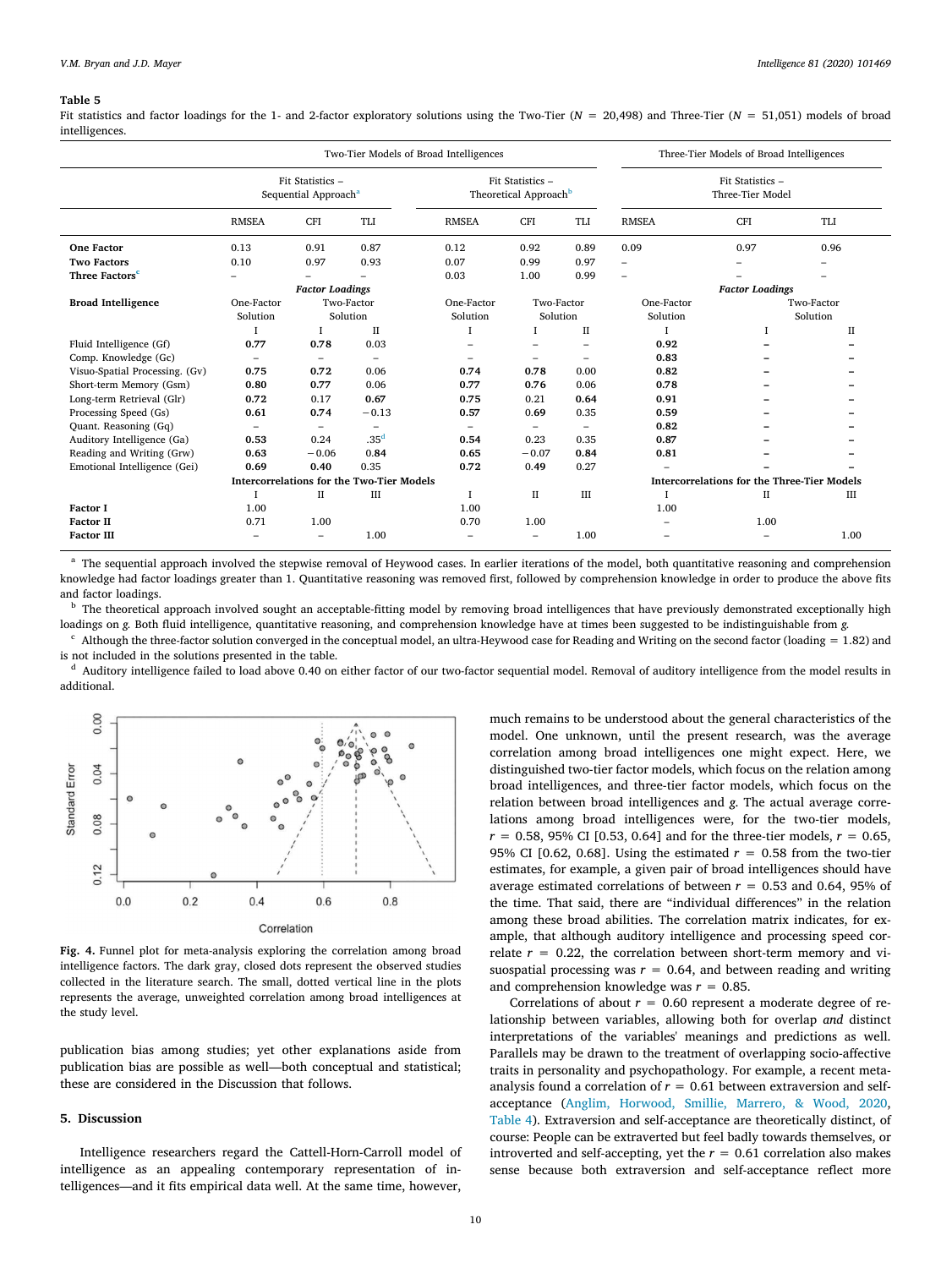general positive affect. As a second example, the correlation between anger and anxiety—distinct but overlapping elements of negative affect—is about  $r = 0.56$  across studies, and the comparable value for anxiety and depression is  $r = 0.72$  [\(Ng, Sorensen, Zhang, & Yim, 2019](#page-13-40)).

Ascertaining the average correlation among broad intelligences provides a benchmark for understanding which mental abilities—old and new—are reasonably considered candidates for inclusion in the model. New candidate mental abilities that fall within the range of correlations among other broad intelligences may be considered similar yet distinct enough to include, whereas mental abilities with correlations too low or too high may be less plausible candidates.

# *5.1. Additional influences on the estimates*

Certain additional variables appeared to impact the estimated correlations among broad intelligences including whether the article was published before or after [Carroll's \(1993\)](#page-11-0) development of the CHC model, with earlier studies exhibiting somewhat lower estimates, and differences in correlations associated with the intelligence test employed. Regarding the latter, we found that the "Research-Based" group of tests that included the Berlin Model of Intelligence Structure and others exhibited lower correlations among the broad intelligences than other assessments like the Stanford-Binet or the Wechsler scales. It may be that research studies, which arguably place greater emphasis on the careful specification of distinct tasks than more applied clinical assessments, better distinguish among the intelligences. Alternatively, however, perhaps greater confidence could be placed in the large more representative samples used to standardize clinical instruments.

## *5.2. The different estimates between two- and three-tier models*

The three-tier models yielded an overall correlational of  $r = 0.65$ , about 0.07 higher than the two-tier model estimate of  $r = 0.58$ . These values are different, albeit fairly close together. The *g-*inclusive, threetier models may simply have yielded slightly higher correlations because, like other more recent studies, the estimates among broad intelligences rose since 1993—or because the preponderance of them were developed on the Weschler and Kaufman scales, which yield higher estimates than other measures.

Alternatively, three-tier models may mistakenly allocate some reliable covariance among the broad intelligences to general intelligence. As a consequence, imputing correlations from the elevated relations might have led to an overestimate of the size of the correlations among broad intelligences. Similarly, the reliable covariance among subsets of broad intelligences may have been mis-allocated to error terms, which would, first, reduce the estimated reliabilities of the measures, and consequently, overcompensate by raising the estimated correlations between them to compensate.

Our sense is that although the three-tier models have the advantage of including all three levels of the CHC theory, such models are less useful to estimating correlations among broad intelligences. By explaining the correlations among broad intelligences strictly as a consequence of *g,* the possibility that there are subsets of broad intelligences is obviated. The indirect imputation from the three-tier models seem less compelling to us than the results from the two-tier models which were designed to provide (relatively) direct estimates of these correlations. That said, we acknowledge [MacCallum and Austin's](#page-12-54) [\(2000\)](#page-12-54) point that:

"there is no true model…all models are wrong to some degree…the best one can hope for is to identify a parsimonious, substantively meaningful model that fits observed data adequately well." [\(MacCallum & Austin, 2000,](#page-12-54) p. 218).

And, we view the two- and three-tier models as complementary given that the three-tier approach represents all three levels of the CHC model but the two-tier allows for additional information about broad

intelligences.

## *5.3. Estimated versus actual correlations among broad intelligences*

The estimated correlations among broad intelligences we studied here can be used to predict the actual, obtained correlations researchers might expect among factor-based scales. To be sure, most obtained correlations are between tasks, but some factor-based scales based on task composites also are employed in the literature. Recall that estimates of correlations within a factor-analytic context correct for errors of measurement (i.e., lack of reliability) of the original measures. To transform the estimates here to predict real-life correlations with their less-than-perfect reliability, we can use the correction for attenuation due to unreliability (solving for the original correlation rather than for the corrected value—the reverse of its more common application). For example, if the estimated correlation between two broad intelligences is, on average  $r = 0.58$ , and if the measures employed have reliabilities of  $\alpha$  = 0.75 each, then the obtained correlation would be  $r = 0.44$ ; the comparable values for two tests with reliabilities of  $\alpha = 0.80$  would be *r* = 0.46 and  $\alpha$  = 0.90 would be 0.52.

Using the logic above, we would expect that, for example, reading and writing ability (Grw), which has a (two-tier) average estimated correlation with short-term memory (Gsm) of  $r = 0.45$ , 95% CI [0.30, 0.60], should exhibit obtained correlations of about 0.32 given reliabilities of measures of  $\alpha = 0.70$ . Consistent with this, a recent metaanalysis by [Peng, Barnes, Wang, Li, Swanson, Dardick, & Tao \(2018\)](#page-13-41) report task-based correlations between reading ability and working memory (a narrow indictor of short-term memory) between 0.22 and 0.37 (average  $r = 0.29$ ), closely approximating our estimate; other findings are similarly within range (see [Peng, Lin, Ünal, Lee, Namkung,](#page-13-42) [Chow, & Sales, 2020](#page-13-42) and [Peng, Namkung, Barnes, & Sun, 2015\)](#page-13-43).

# *5.4. The estimated average correlation among intelligences and their incremental validity*

Whether one uses the two-tier  $r = 0.58$  average correlation of the broad-intelligence-focused models or something higher (e.g., from the three-tier *g-*inclusive models), there is some room for incremental validity of one intelligence to another in predicting an outcome. [Kenny](#page-12-55) [\(2016\)](#page-12-55) notes, for example, that "A correlation of .85 or larger in absolute value indicates poor discriminant validity," but sees less cause for concern in values below that. Indeed, [Schneider and Newman](#page-13-3) [\(2015\)](#page-13-3) argued that broad intelligences add 2% to 6% of the variance over *g*: That is, incremental predictions of  $r = 0.14$  to 0.24. And, comparing a big trait such as extraversion to its facets of sociability and talkativeness (roughly parallel to second-stratum abilities), [Anglim](#page-11-13) [et al. \(2020, p. 308\)](#page-11-13) noted "There is good empirical evidence that, collectively, narrow traits are better predictors of outcomes than broad traits…particularly when the outcome is narrow."

#### **6. Applications**

# *6.1. Decisions as to the viability of an intelligence as a candidate broad intelligence*

The benchmark for correlations among broad intelligences provided here is useful for understanding estimates among proposed new broad intelligences relative to those already widely accepted as members of the set of such second-tier intelligences. For example, the finding by [Keith and Kranzler \(1999\)](#page-12-10) that the *Cognitive Assessment Battery* exhibited an estimated correlation of  $r = 0.90$  in a two-stratum hierarchical model between its Planning and Attention measurement areas across age groups, suggested that those two areas might be considered for merging (as the authors then proceeded to do in their three-stratum model in order to improve the fit).

Recent work assessing the inclusion of emotional intelligence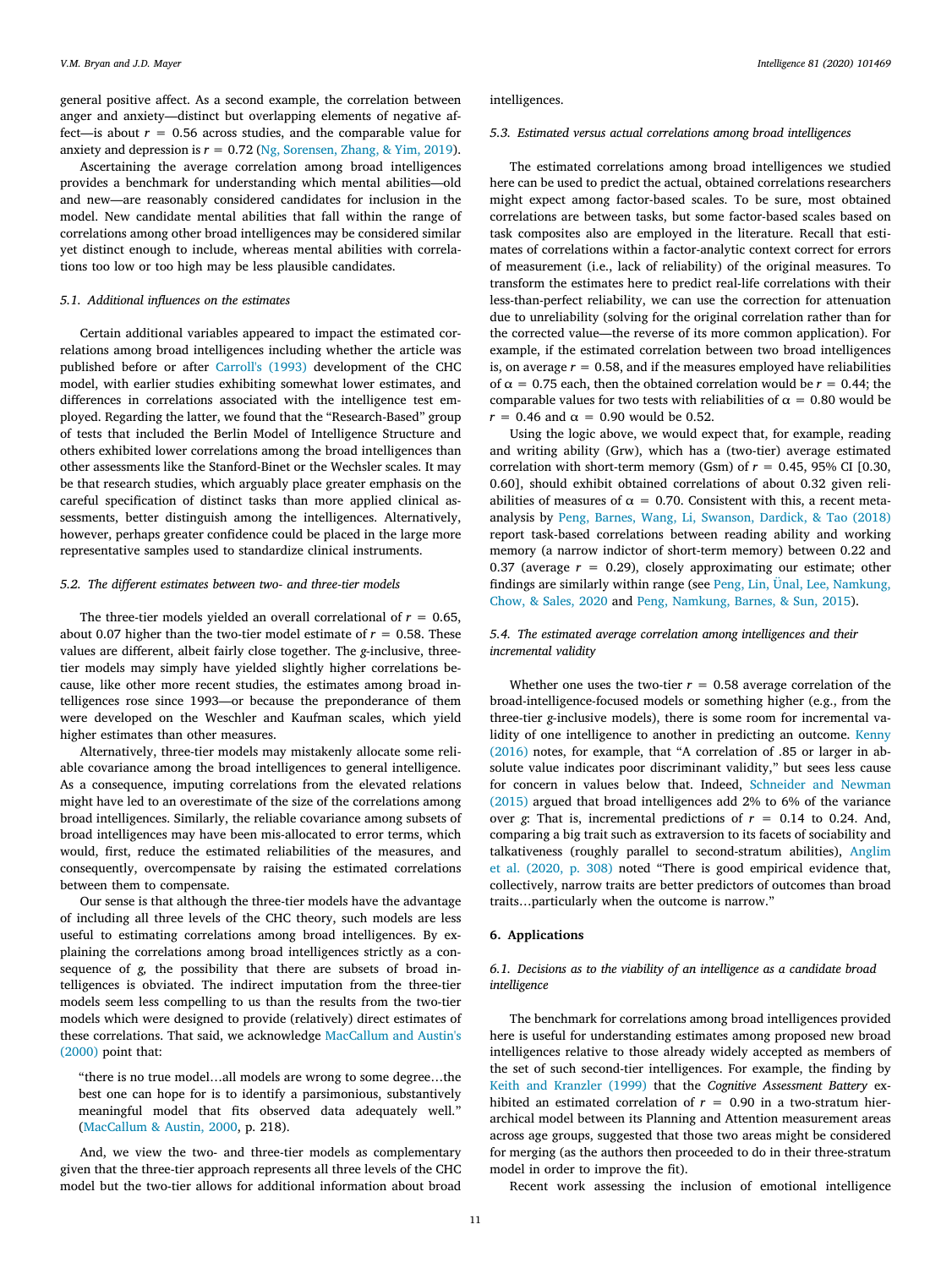indicates it is near such benchmark values, arguing for its inclusion. [MacCann et al.'s \(2014\)](#page-12-6) found that the three factors of emotional intelligence, as measured by the Mayer-Salovey-Caruso Emotional Intelligence Test [\(Mayer, Salovey, & Caruso, 2002\)](#page-12-56), correlated between  $r = 0.41$  to 0.74 with other broad intelligences in their 8-factor oblique model, mostly within the range indicated by the present research of other broad intelligences.

## *6.2. Organizing broad intelligences by examining their structure*

Using exploratory factor analyses with our composite two-tier correlation matrix, we obtained a reasonable fit for a two-factor model of broad intelligences, dividing them between something like fluid (Gf) and crystallized (Gc) groups. This will not come as shocking news to most intelligence researchers, but it does highlight the continued relevance of the earlier Gf-Gc model of mental abilities proposed by Cattell and Horn (see [Cattell, 1963;](#page-11-8) [Cattell & Horn, 1978](#page-11-10)). Psychologists may be able to examine organizations of broad intelligences within these two areas to provide some empirically supported method for organizing the still proliferating number of broad intelligences proposed.

## **7. Strengths and limitations**

This work represented a first meta-analysis of studies of broad intelligences with a focus on exploring their relation to one another and the potential implications of these findings. Although we were able to find 61 articles that published studies that collectively represent important findings in the area, it is possible that we unknowingly omitted studies of potential relevance, despite our efforts to carry out a reasonably thorough search of the intelligence literature. That said, we believe the results reported here provide a valid estimate of the relations among broad abilities.

Similarly, although the current work represents ten of the most studied broad intelligences and their interrelations, researchers continue to evaluate a number of candidate abilities for inclusion at the second stratum of the CHC model, including psychomotor speed (Gps), kinaesthetic abilities (Gk), and personal intelligence (Gpi; see [MacCann](#page-12-6) [et al., 2014](#page-12-6), [Mayer, 2018,](#page-12-12) and [Schneider, Mayer, & Newman, 2016](#page-13-44)). The limit of the correlational estimates to ten broad intelligences likely reduced the possibility that we fully accounted for the dimensionality of broad intelligences; that is, there may yet be more than just fluid and crystallized groups. The continued study of newly proposed mental abilities is likely to enhance our understanding of whether certain subgroups of broad intelligences exist, and the shared underlying nature of the mental abilities that make up those groups.

A further limitation is our uncertainty regarding the interpretation of funnel plots as indicators of publication bias [\(van Aert et al., 2019](#page-11-12)). Our funnel plot suggested that editors *might* favor the publication of works with lower correlations among broad intelligences over findings of higher values. That said, such a conclusion seems questionable in this instance. First, pressure on researchers to report low or high correlations among broad intelligences seems minimal (in many cases) given that most the estimated correlations would be part of a more global model that was being tested. Moreover, several possibilities aside from publication bias may account for the asymmetry. For example, perhaps the asymmetry was due to the limit of  $r = 1.0$  on estimated correlations (excepting Heywood cases). In addition, true differences in the size of the effects according to sample size might be the case given that many such studies with smaller *N* used research-developed measures: Those more carefully-culled measures, in turn, might better have distinguished broad intelligences through better measurement([Egger](#page-12-53) [et al., 1997](#page-12-53)).

Lastly, it is important to question whether the difference in correlations among broad abilities based on the two different types of models employed in the research are truly as different as our findings suggest. Undoubtedly, the inclusion of additional works as they become available may enhance our understanding and paint a clearer picture as to how different (or similar) these models may be in terms of their predictions regarding how human mental abilities relate to one another. We note at least three additional relevant works published since our final search in December of 2019, which we have included in a master list of relevant studies for future research (see Relevant Works in technical supplement).

## **8. Conclusions**

We began this article by pointing out the growing influence of the CHC model of intelligence, and the growing interest in the broad intelligences that comprise the backbone of the model. The increasing number of broad intelligences, however, draws into question what criteria must be met in order for a proposed intelligence to be included within the set of such broad intelligences. Here, we proposed one possible benchmark for evaluating newly-proposed broad intelligences in the context of the model, suggesting that the average correlation among broad intelligence factors, estimated chiefly within commonly accepted factor models, may help us distinguish between proposed intelligences which are indeed distinct from one another and those that are a subclass of another, already-existing broad intelligence—or not a mental ability at all. In addition, we examined potential organizing continua for some of the more traditional intelligences studied between the mid-20th century and the present. We believe this direction bears considerable promise for evaluating broad intelligences and for better understanding hierarchical models of intelligence in the future.

# **Appendix A. Supplementary data**

Supplementary data to this article can be found online at [https://](https://doi.org/10.1016/j.intell.2020.101469) [doi.org/10.1016/j.intell.2020.101469.](https://doi.org/10.1016/j.intell.2020.101469)

#### **References**

- <span id="page-11-12"></span>van Aert, R. C., Witcherts, J. M., & van Assen, M. A. (2019). Publication bias examined in meta-analyses from psychology and medicine: A meta-meta-analysis. *PLoSONE, 14*, 1–32. [https://doi.org/10.1371/journal.pone.0215052.](https://doi.org/10.1371/journal.pone.0215052)
- <span id="page-11-13"></span>[Anglim, J., Horwood, S., Smillie, L. D., Marrero, R. J., & Wood, J. K. \(2020\). Predicting](http://refhub.elsevier.com/S0160-2896(20)30047-7/rf0010) [psychological and subjective well-being from personality: A meta-analysis.](http://refhub.elsevier.com/S0160-2896(20)30047-7/rf0010) *[Psychological Bulletin, 146](http://refhub.elsevier.com/S0160-2896(20)30047-7/rf0010)*, 279–323.
- <span id="page-11-1"></span>[Austin, E. J., & Saklofske, D. H. \(2005\). Far too many intelligences? On the communalities](http://refhub.elsevier.com/S0160-2896(20)30047-7/rf0015) [and differences between social, practical, and emotional intelligences. In R. Schulze,](http://refhub.elsevier.com/S0160-2896(20)30047-7/rf0015) & R. D. Roberts (Eds.). *[Emotional intelligence: An international handbook](http://refhub.elsevier.com/S0160-2896(20)30047-7/rf0015)* (pp. 107–128). [Ashland, OH: Hogrefe & Huber Publishers](http://refhub.elsevier.com/S0160-2896(20)30047-7/rf0015).
- <span id="page-11-7"></span>[Balduzzi, S., Rücker, G., & Schwarzer, G. \(2019\).](http://refhub.elsevier.com/S0160-2896(20)30047-7/rf0020) *How to perform a meta-analysis with R: A practical tutorial.* [Evidence-Based Mental Health.](http://refhub.elsevier.com/S0160-2896(20)30047-7/rf0020)
- <span id="page-11-9"></span>[Beauducel, A., & Kersting, M. \(2002\). Fluid and crystallized intelligence and the Berlin](http://refhub.elsevier.com/S0160-2896(20)30047-7/rf0025) model of intelligence structure (BIS). *[European Journal of Psychological Assessment, 18](http://refhub.elsevier.com/S0160-2896(20)30047-7/rf0025)*, [97–112.](http://refhub.elsevier.com/S0160-2896(20)30047-7/rf0025)
- <span id="page-11-5"></span>[Bergeron, R., & Floyd, R. G. \(2013\). Individual part score profiles of children with in](http://refhub.elsevier.com/S0160-2896(20)30047-7/rf0030)[tellectual disability: A descriptive analysis across three intelligence tests.](http://refhub.elsevier.com/S0160-2896(20)30047-7/rf0030) *School [Psychology Review, 42](http://refhub.elsevier.com/S0160-2896(20)30047-7/rf0030)*, 22–38.
- <span id="page-11-4"></span>[Bickley, P. G., Keith, T. Z., & Wolfle, L. M. \(1995\). The three-stratum theory of cognitive](http://refhub.elsevier.com/S0160-2896(20)30047-7/rf0035) [abilities: Test of the structure of intelligence across the life span.](http://refhub.elsevier.com/S0160-2896(20)30047-7/rf0035) *Intelligence, 20*, [309–328](http://refhub.elsevier.com/S0160-2896(20)30047-7/rf0035).
- <span id="page-11-11"></span>[Boomsma, A., Hoyle, R. H., & Panter, A. T. \(2012\). In R. H. Hoyle, & H. Hoyle \(Eds.\).](http://refhub.elsevier.com/S0160-2896(20)30047-7/rf0040) *The structural equation modeling research report* [\(pp. 341–358\). New York, NY, US: Guilford](http://refhub.elsevier.com/S0160-2896(20)30047-7/rf0040) **[Press.](http://refhub.elsevier.com/S0160-2896(20)30047-7/rf0040)**
- <span id="page-11-3"></span>[Bryan, V. M., & Mayer, J. D. \(2017\). People versus thing intelligences?](http://refhub.elsevier.com/S0160-2896(20)30047-7/rf0050) *Presentation at the [2017 Meeting of the Association for Research in Personality, \(June 8-10.](http://refhub.elsevier.com/S0160-2896(20)30047-7/rf0050) [Sacramento, CA\)](http://refhub.elsevier.com/S0160-2896(20)30047-7/rf0050)*.
- <span id="page-11-2"></span>Burns, N. R., & Nettelbeck, T. (2003). Inspection time in the structure of cognitive abilities: Where does IT fit. *Intelligence, 31*, 237–255. [https://doi.org/10.1016/S0160-](https://doi.org/10.1016/S0160-2896(02)00120-4) [2896\(02\)00120-4](https://doi.org/10.1016/S0160-2896(02)00120-4).
- <span id="page-11-0"></span>Carroll, J. B. (1993). *Human cognitive abilities: A survey of factor-analytic studies.* New York, NY, US: Cambridge University Pres[shttps://doi.org/10.1017/CBO9780511571312](https://doi.org/10.1017/CBO9780511571312).
- <span id="page-11-6"></span>Caruso, J. C., & Jacob-Timm, S. (2001). Confirmatory factor analysis of the Kaufman adolescent and adult intelligence test with young adolescents. *Assessment, 8*, 11–17. [https://doi.org/10.1177/107319110100800102.](https://doi.org/10.1177/107319110100800102)
- <span id="page-11-8"></span>Cattell, R. B. (1963). Theory of fluid and crystallized intelligence: A critical experiment. *Journal of Educational Psychology, 54*, 1–22. [https://doi.org/10.1037/h0046743.](https://doi.org/10.1037/h0046743)
- <span id="page-11-10"></span>[Cattell, R. B., & Horn, J. L. \(1978\). A check on the theory of fluid and crystallized in](http://refhub.elsevier.com/S0160-2896(20)30047-7/rf0075)[telligence with description of new subtest designs.](http://refhub.elsevier.com/S0160-2896(20)30047-7/rf0075) *Journal of Educational [Measurement, 15](http://refhub.elsevier.com/S0160-2896(20)30047-7/rf0075)*, 139–164.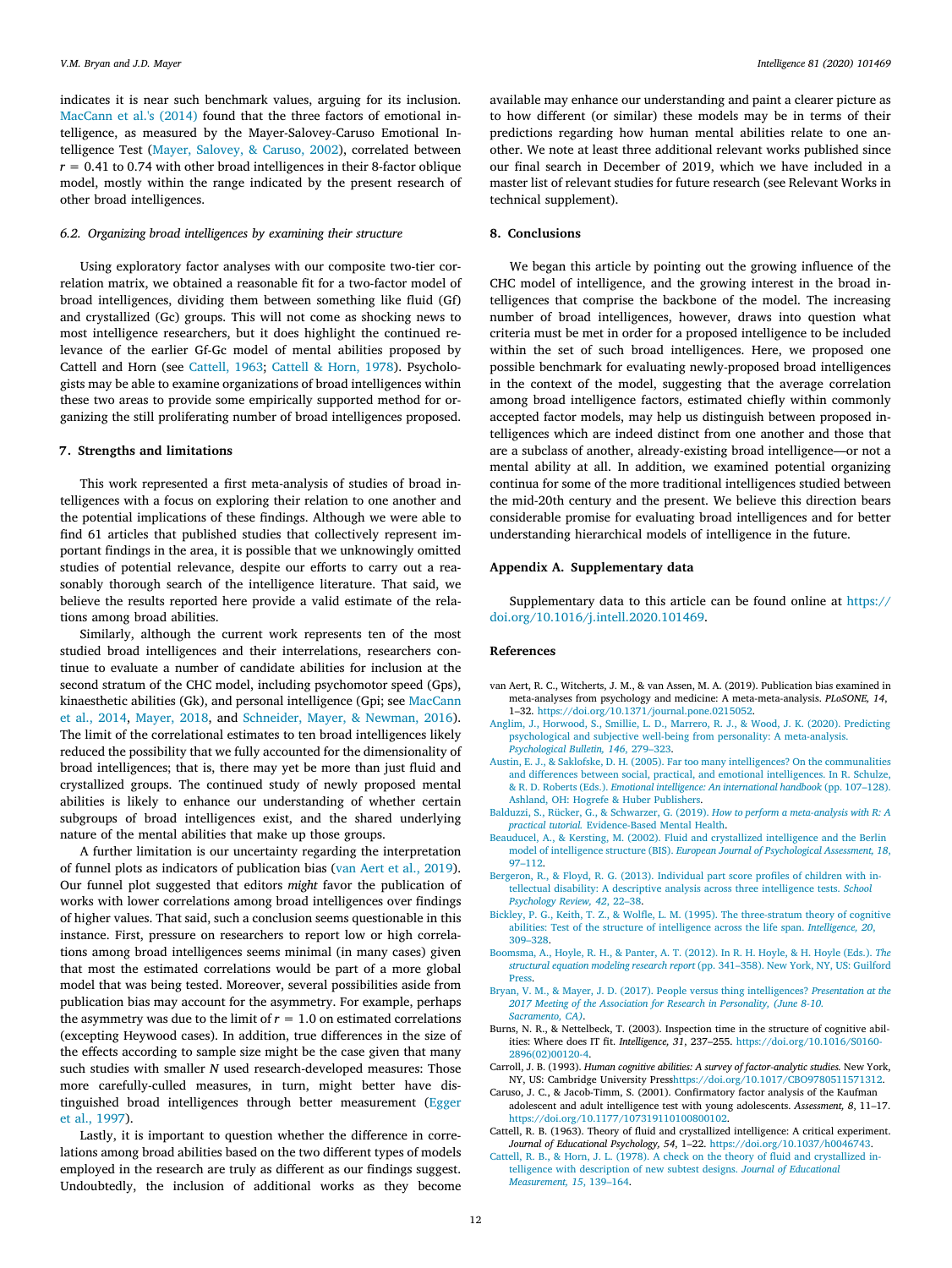<span id="page-12-22"></span>Cavinez, G. L. (2014). Construct validity of the WISC-IV with a referred sample: Direct versus indirect hierarchical structures. *School Psychology Quarterly, 29*, 38–51. <https://doi.org/10.1037/spq0000032>.

- <span id="page-12-36"></span>Cavinez, G. L., & McGill, R. J. (2016). Factor structure of the differential ability scales – Second edition: Exploratory and hierarchical factor analysis with the core subtests. *Psychological Assessment, 28*, 1475–1488. [https://doi.org/10.1037/pas0000279.](https://doi.org/10.1037/pas0000279)
- <span id="page-12-24"></span>Cavinez, G. L., Watkins, M. W., & Dombrowski, S. C. (2016). Factor structure of the Wechsler intelligence scale for children – Fifth edition: Exploratory factor analysis with the 16 primary and secondary subtests. *Psychological Assessment, 28*, 975–986. [https://doi.org/10.1037/pas0000238.](https://doi.org/10.1037/pas0000238)

<span id="page-12-26"></span>Cavinez, G. L., Watkins, M. W., & McGill, R. J. (2019). Construct validity of the Wechsler intelligence scale for children – Fifth edition: Exploratory and confirmatory factor analysis of the 16 primary and secondary subtests. *British Journal of Educational Psychology, 89*, 195–224. <https://doi.org/10.1111/bjep.12230>.

<span id="page-12-39"></span>Chang, M., Paulson, S. E., Finch, W. H., McIntosh, D. E., & Rothlisberg, B. A. (2014). Joint confirmatory factor analysis of the Woodcock-Johnson tests of cognitive abilities, third edition, and the Stanford-Binet intelligence scales, fifth edition, with a preschool population. *Psychology in the Schools, 51*, 32–57. [https://doi.org/10.1002/pits.](https://doi.org/10.1002/pits.21734) [21734.](https://doi.org/10.1002/pits.21734)

<span id="page-12-19"></span>Cockshott, F. C., Marsh, N. V., & Hine, D. W. (2006). Confirmatory factor analysis of the Wechsler Intelligence Scale for Children - Third Edition in an Australian clinical sample. *Psychological Assessment, 18*, 353–357. [https://doi.org/10.1037/1040-3590.](https://doi.org/10.1037/1040-3590.18.3.353) [18.3.353.](https://doi.org/10.1037/1040-3590.18.3.353)

<span id="page-12-40"></span>Conzelmann, K., & Süß, H. (2015). Auditory intelligence: Theoretical considerations and empirical findings. *Learning and Individual Differences, 40*, 27–40. [https://doi.org/10.](https://doi.org/10.1016/j.lindif.2015.03.029) [1016/j.lindif.2015.03.029](https://doi.org/10.1016/j.lindif.2015.03.029).

<span id="page-12-27"></span>Davis, R. N., Massman, P. J., & Doody, R. S. (2003). WAIS-R factor structure in Alzheimer's disease patients: A comparison of alternative models and an assessment of their generalizability. *Psychology and Aging, 18*, 836–843. [https://doi.org/10.](https://doi.org/10.1037/0882-7974.18.4.836) [1037/0882-7974.18.4.836.](https://doi.org/10.1037/0882-7974.18.4.836)

<span id="page-12-20"></span>Devena, S. E., Gay, C. E., & Watkins, M. W. (2013). Confirmatory factor analysis of the WISC-IV in a hospital referral sample. *Journal of Psychoeducational Assessment, 31*, 591–599. <https://doi.org/10.1177/0734282913483981>.

<span id="page-12-50"></span>de Winter, J. C. F., Dodou, D., & Wierniga, P. A. (2009). Exploratory factor analysis with small sample sizes. In: *Multivariate Behavioral Research, 44*, 147–181. [https://doi.org/](https://doi.org/10.1016/j.beproc.2012.11.016) [10.1016/j.beproc.2012.11.016](https://doi.org/10.1016/j.beproc.2012.11.016).

<span id="page-12-28"></span>Dickinson, D., Iannone, V. N., & Gold, J. M. (2002). Factor structure of the Wechsler Adult Intelligence Scale – III in schizophrenia. *Assessment, 9*, 171–180. [https://doi.org/10.](https://doi.org/10.1177/10791102009002008) [1177/10791102009002008](https://doi.org/10.1177/10791102009002008).

<span id="page-12-23"></span>[dos Santos, A. A. A., Muniz, M., Rueda, F. J. M., & Martins, R. M. M. \(2018\). Validity](http://refhub.elsevier.com/S0160-2896(20)30047-7/rf0130) evidence for the 4<sup>th</sup> [edition of the Wechsler Intelligence Scale for Children.](http://refhub.elsevier.com/S0160-2896(20)30047-7/rf0130) *Psico*, *49*[\(1\), 11](http://refhub.elsevier.com/S0160-2896(20)30047-7/rf0130).

<span id="page-12-52"></span>[van Driel, O. P. \(1978\). On various causes of improper solutions in maximum likelihood](http://refhub.elsevier.com/S0160-2896(20)30047-7/rf0135) factor analysis. *[Psychometrika, 43](http://refhub.elsevier.com/S0160-2896(20)30047-7/rf0135)*, 225–243.

<span id="page-12-53"></span>Egger, M., Smith, G. D., Schneider, M., & Minder, C. (1997). Bias in meta-analysis detected by a simple, graphical test. *BMJ, 315*, 629–634. [https://doi.org/10.1136/bmj.](https://doi.org/10.1136/bmj.315.7109.629) [315.7109.629](https://doi.org/10.1136/bmj.315.7109.629).

<span id="page-12-46"></span>[Ekstrom, R. B., French, J. W., Harman, H. H., & Derman, D. D. \(1976\).](http://refhub.elsevier.com/S0160-2896(20)30047-7/rf0145) *Manual for kit of factor-referenced cognitive tests.* [Princeton, NJ: Educational Testing Service.](http://refhub.elsevier.com/S0160-2896(20)30047-7/rf0145)

<span id="page-12-42"></span>Evans, T. R., Hughes, D. J., & Steptoe-Warren, G. (2019). A conceptual replication of emotional intelligence as a second stratum factor of intelligence. *Emotion.*. [https://](https://doi.org/10.1037/emo0000569) [doi.org/10.1037/emo0000569](https://doi.org/10.1037/emo0000569).

<span id="page-12-14"></span>Flanagan, D. P. (2000). Wechsler-based CHC cross-battery assessment and reading achievement: Strengthening the validity of interpretations drawn from Wechsler test scores. *School Psychology Quarterly, 15*, 295–329. [https://doi.org/10.1037/](https://doi.org/10.1037/h0088789) [h0088789](https://doi.org/10.1037/h0088789).

<span id="page-12-3"></span>Flanagan, D. P., Alfonso, V. C., & Reynolds, M. R. (2013). Broad and narrow CHC abilities measured and not measured by the Wechsler scales: Moving beyond within-battery factor analysis. *Journal of Psychoeducational Assessment, 31*, 202–223. [https://doi.](https://doi.org/10.1177/0734282913478047) [org/10.1177/0734282913478047.](https://doi.org/10.1177/0734282913478047)

<span id="page-12-15"></span>[Flanagan, D. P., & McGrew, K. S. \(1998\). Interpreting intelligence tests](http://refhub.elsevier.com/S0160-2896(20)30047-7/rf0160) from con[temporary gf-gc theory: Joint confirmatory factor analysis of the WJ-R and KAIT in](http://refhub.elsevier.com/S0160-2896(20)30047-7/rf0160) non-white sample. *[Journal of School Psychology, 36](http://refhub.elsevier.com/S0160-2896(20)30047-7/rf0160)*, 151–182.

<span id="page-12-8"></span>Gardner, H. (1983). *Frames of mind: The theory of multiple intelligences.* New York, NY US: Basic Books. [http://search.ebscohost.com/login.aspx?direct=true&db=psyh&AN=](http://search.ebscohost.com/login.aspx?direct=true&db=psyh&AN=2004-18831-000&site=ehost-live) [2004-18831-000&site=ehost-live.](http://search.ebscohost.com/login.aspx?direct=true&db=psyh&AN=2004-18831-000&site=ehost-live)

<span id="page-12-21"></span>Golay, P., Reverte, I., Rossier, J., Favez, N., & Lecerf, T. (2013). Further insights into the French WISC-IV factor structure through Bayesian structural equation modeling. *Psychological Assessment, 25*, 496–508. [https://doi.org/10.1037/a0030676.](https://doi.org/10.1037/a0030676)

<span id="page-12-0"></span>Gottfredson, L. S. (2002). *g:* [Highly general and highly practical. In R. J. Sternberg, & E. L.](http://refhub.elsevier.com/S0160-2896(20)30047-7/rf0175) Grigorenko (Eds.). *[The general factor of intelligence: How general is it?](http://refhub.elsevier.com/S0160-2896(20)30047-7/rf0175)*. Mahwah, NJ: [Erlbaum](http://refhub.elsevier.com/S0160-2896(20)30047-7/rf0175).

<span id="page-12-37"></span>[Gridley, B. E., & McIntosh, D. E. \(1991\). Confirmatory factor analysis of the Stanford-](http://refhub.elsevier.com/S0160-2896(20)30047-7/rf0180)

<span id="page-12-45"></span>[Binet: Fourth edition for a normal sample.](http://refhub.elsevier.com/S0160-2896(20)30047-7/rf0180) *Journal of School Psychology, 29*, 237–248. [Guilford, J. P., & Hoepfner, R. \(1971\).](http://refhub.elsevier.com/S0160-2896(20)30047-7/rf0185) *The analysis of intelligence.* McGraw-Hill Book Co.

<span id="page-12-44"></span>Hakstian, A. R., & Cattell, R. B. (1978). Higher-stratum ability structures on a basis of twenty primary abilities. *Journal of Educational Psychology, 70*, 657–669. [https://doi.](https://doi.org/10.1037/0022-0663.70.5.657) [org/10.1037/0022-0663.70.5.657](https://doi.org/10.1037/0022-0663.70.5.657).

<span id="page-12-47"></span>[Hedges, L. V., Tipton, E., & Johnson, M. C. \(2010\). Robust variance estimation in meta](http://refhub.elsevier.com/S0160-2896(20)30047-7/rf0195)[regression with dependent effect size estimates.](http://refhub.elsevier.com/S0160-2896(20)30047-7/rf0195) *Research Synthesis Methods, 1*, 39–65.

<span id="page-12-7"></span>[Hedlund, J., & Sternberg, R. J. \(2000\). Too many intelligences? Integrating social,](http://refhub.elsevier.com/S0160-2896(20)30047-7/rf0200) [emotional, and practical intelligence. In R. Bar-On, & J. D. A. Parker \(Eds.\).](http://refhub.elsevier.com/S0160-2896(20)30047-7/rf0200) *The [handbook of emotional intelligence: Theory, development, assessment, and application at](http://refhub.elsevier.com/S0160-2896(20)30047-7/rf0200) [home, school, and in the workplace](http://refhub.elsevier.com/S0160-2896(20)30047-7/rf0200)* (pp. 136–167). Jossey-Bass.

<span id="page-12-35"></span>Higgins, J. P. T., Thompson, S. G., Deeks, J. J., & Altman, D. G. (2003). Measuring inconsistency in meta-analysis. *BMJ, 327*, 557–560. [https://doi.org/10.1136/bmj.327.](https://doi.org/10.1136/bmj.327.7414.557) [7414.557](https://doi.org/10.1136/bmj.327.7414.557).

- <span id="page-12-43"></span>Horn, J. L., & Cattell, R. B. (1966). Refinement and test of the theory of fluid and crystallized general intelligences. *Journal of Educational Psychology, 57*, 253–270. [https://](https://doi.org/10.1037/h0023816) [doi.org/10.1037/h0023816](https://doi.org/10.1037/h0023816).
- <span id="page-12-51"></span>Hoyle, R. H., & Duval, J. L. (2004). Determining the number of factors in exploratory and confirmatory factor analysis. In D. Kaplan (Ed.). *The SAGE handbook of quantitative methodology for the social sciences* (pp. 302–317). SAGE Publications, Inc. [https://doi.](https://doi.org/10.4135/978141298631) [org/10.4135/978141298631.](https://doi.org/10.4135/978141298631)

<span id="page-12-4"></span>Johnson, W., & Bouchard, T. J. J. (2005). Constructive replication of the visual-perceptual-image rotation model in Thurstone's (1941) battery of 60 tests of mental ability. *Intelligence, 33*, 417–430. <https://doi.org/10.1016/j.intell.2004.12.001>.

<span id="page-12-49"></span>[Jöreskog, K. G. \(1969\). A general approach to confirmatory maximum likelihood factor](http://refhub.elsevier.com/S0160-2896(20)30047-7/rf0225) analysis. *[Psychometrika, 34](http://refhub.elsevier.com/S0160-2896(20)30047-7/rf0225)*, 183–202.

<span id="page-12-38"></span>[Kaplan, S. L., & Alfonso, V. C. \(1997\). Confirmatory factor analysis of the Stanford-Binet](http://refhub.elsevier.com/S0160-2896(20)30047-7/rf0230) [intelligence scale: Fourth edition with preschoolers with developmental delays.](http://refhub.elsevier.com/S0160-2896(20)30047-7/rf0230) *[Journal of Psychoeducational Assessment, 15](http://refhub.elsevier.com/S0160-2896(20)30047-7/rf0230)*, 226–237.

<span id="page-12-30"></span>[Kaufman, A. S. \(1993\). Joint exploratory factor analysis of the Kaufman Assessment](http://refhub.elsevier.com/S0160-2896(20)30047-7/rf0235) [Batter for Children and the Kaufman Adolescent and Adult Intelligence](http://refhub.elsevier.com/S0160-2896(20)30047-7/rf0235) Test for 11 and 12-year-olds. *[Journal of Clinical Child Psychology, 22](http://refhub.elsevier.com/S0160-2896(20)30047-7/rf0235)*, 355–364.

<span id="page-12-31"></span>[Kaufman, A. S., Kaufman, J. C., & McLean, J. E. \(1995\). Factor structure of the](http://refhub.elsevier.com/S0160-2896(20)30047-7/rf0240) Kaufman [Adolescent and Adult Intelligence Test \(KAIT\) for White, African Americans, and](http://refhub.elsevier.com/S0160-2896(20)30047-7/rf0240) Hispanics. *[Educational and Psychological Measurement, 55](http://refhub.elsevier.com/S0160-2896(20)30047-7/rf0240)*, 365–376.

<span id="page-12-17"></span>Kaufman, S. B., Reynolds, M. R., Liu, X., Kaufman, A. S., & McGrew, K. S. (2012). Are cognitive *g* and academic *g* one and the same *g*? An exploration on the Woodcock-Johnson and Kaufman tests. *Intelligence, 40*, 123–138. [https://doi.org/10.1016/j.](https://doi.org/10.1016/j.intell.2012.01.009) [intell.2012.01.009.](https://doi.org/10.1016/j.intell.2012.01.009)

<span id="page-12-33"></span>Keith, T. Z. (1990). Confirmatory and hierarchical confirmatory analysis of the Differential Abilities Scales. *Journal of Psychoeducational Assessment, 8*, 291–405. [https://doi.org/10.1177/073428299000800314.](https://doi.org/10.1177/073428299000800314)

<span id="page-12-32"></span>[Keith, T. Z., Fugate, M. H., DeGraff, M., Diamond, C. M., Shadrach, E. A., &](http://refhub.elsevier.com/S0160-2896(20)30047-7/rf0255) Stevens, M. L. [\(1995\). Using multi-sample confirmatory factor analysis to test for construct](http://refhub.elsevier.com/S0160-2896(20)30047-7/rf0255) bias: An example using the K-ABC. *[Journal of Psychoeducational Assessment, 13](http://refhub.elsevier.com/S0160-2896(20)30047-7/rf0255)*, 347–364.

<span id="page-12-10"></span>[Keith, T. Z., & Kranzler, J. H. \(1999\). The absence of structural fidelity](http://refhub.elsevier.com/S0160-2896(20)30047-7/rf0260) precludes con[struct validity: Rejoinder to Naglieri on what the Cognitive Assessment System does](http://refhub.elsevier.com/S0160-2896(20)30047-7/rf0260) and does not measure. *[School Psychology Review, 28](http://refhub.elsevier.com/S0160-2896(20)30047-7/rf0260)*, 303–321.

<span id="page-12-16"></span>[Keith, T. Z., Kranzler, J. H., & Flanagan, D. P. \(2001\). What does the Cognitive Assessment](http://refhub.elsevier.com/S0160-2896(20)30047-7/rf0265) [System \(CAS\) measure? Joint confirmatory factor analysis of the CAS and Woodcock-](http://refhub.elsevier.com/S0160-2896(20)30047-7/rf0265)[Johnson Test of Cognitive Ability \(3rd edition\).](http://refhub.elsevier.com/S0160-2896(20)30047-7/rf0265) *School Psychology Review, 30*, 89–119.

<span id="page-12-55"></span>Kenny, D. A. (2016). Testing in CFA and structural equation modeling. Retrieved from <http://davidakenny.net/cm/mfactor.htm>.

<span id="page-12-25"></span>Lecerf, T., & Cavinez, G. L. (2018). Complementary exploratory and confirmatory factor analyses of the French WISC-V: Analysis based on the standardization sample. *Psychological Assessment, 30*, 793–808. [https://doi.org/10.1037/pas0000638.](https://doi.org/10.1037/pas0000638)

<span id="page-12-9"></span>Legree, P. J., Psotka, J., Robbins, J., Roberts, R. D., Putka, D. J., & Mullins, H. M. (2014). Profile similarity metrics as an alternate framework to score rating-based tests: MSCEIT reanalysis. *Intelligence, 47*, 159–174. [https://doi.org/10.1016/j.intell.2014.](https://doi.org/10.1016/j.intell.2014.09.005) [09.005](https://doi.org/10.1016/j.intell.2014.09.005).

<span id="page-12-48"></span>Leohlin, J. C. (2004). *[Latent variable models: An introduction to factor, path, and structural](http://refhub.elsevier.com/S0160-2896(20)30047-7/rf0285) equation analysis.* [Mahway, NJ: Lawrence Erlbaum Associated, Inc](http://refhub.elsevier.com/S0160-2896(20)30047-7/rf0285).

<span id="page-12-1"></span>van der Maas, H. L., Dolan, C. V., Grasman, R. P., Wicherts, J. M., Huizenga, H. M., & Raijmakers, M. E. (2006). A dynamic model of general intelligence: The positive manifold of intelligence by mutualism. *Psychological Review, 113*, 842–861. [https://](https://doi.org/10.1037/0033-295X.113.4.842) [doi.org/10.1037/0033-295X.113.4.842.](https://doi.org/10.1037/0033-295X.113.4.842)

<span id="page-12-54"></span>MacCallum, R. C., & Austin, J. T. (2000). Applications of structural equation modeling in psychological research. *Annual Review of Psychology, 51*, 201–226. [https://doi.org/](https://doi.org/10.1146/annurev.psych.51.1.201) [10.1146/annurev.psych.51.1.201.](https://doi.org/10.1146/annurev.psych.51.1.201)

<span id="page-12-41"></span>MacCann, C. (2010). Further examination of emotional intelligence as a standard intelligence: Latent variable analysis of fluid intelligence, crystallized intelligence, and emotional intelligence. *Personality and Individual Differences, 49*, 490–496. [https://](https://doi.org/10.1016/j.paid.2010.05.010) [doi.org/10.1016/j.paid.2010.05.010.](https://doi.org/10.1016/j.paid.2010.05.010)

<span id="page-12-6"></span>MacCann, C., Joseph, D. L., Newman, D. A., & Roberts, R. D. (2014). Emotional intelligence is a second-stratum factor of intelligence: Evidence from hierarchical and bifactor models. *Emotion, 14*, 358–374. <https://doi.org/10.1037/a0034755>.

<span id="page-12-5"></span>Major, J. T., Johnson, W., & Deary, I. J. (2012). Comparing models of intelligence in project TALENT: The VPR model fits better than the CHC and extended GfGc models. *Intelligence, 40*, 543–559. <https://doi.org/10.1016/j.intell.2012.07.006>.

<span id="page-12-12"></span>[Mayer, J. D. \(2018\). Intelligences about things and intelligences about people. In R. J.](http://refhub.elsevier.com/S0160-2896(20)30047-7/rf0315) Sternberg (Ed.). *The nature of human intelligence* [\(pp. 270–286\). Cambridge, England:](http://refhub.elsevier.com/S0160-2896(20)30047-7/rf0315) [Cambridge University Press](http://refhub.elsevier.com/S0160-2896(20)30047-7/rf0315).

<span id="page-12-34"></span>Mayer, J. D., Panter, A. T., & Caruso, D. R. (2012). Does personal intelligence exist? Evidence from a new ability-based measure. *Journal of Personality Assessment, 94*, 124–140. <https://doi.org/10.1080/00223891.2011.646108>.

<span id="page-12-11"></span>Mayer, J. D., Panter, A. T., & Caruso, D. R. (2017). A closer look at the Test of Personal Intelligence (TOPI). *Personality and Individual Differences, 111*, 301–311. [https://doi.](https://doi.org/10.1016/j.paid.2017.02.008) [org/10.1016/j.paid.2017.02.008](https://doi.org/10.1016/j.paid.2017.02.008).

<span id="page-12-56"></span>[Mayer, J. D., Salovey, P., & Caruso, D. R. \(2002\).](http://refhub.elsevier.com/S0160-2896(20)30047-7/rf0330) *Mayer-Salovey-Caruso Emotional [Intelligence Test \(MSCEIT\) User's manual.](http://refhub.elsevier.com/S0160-2896(20)30047-7/rf0330)* Toronto, Canada: Multi-Health Systems.

<span id="page-12-13"></span>Mayer, J. D., & Skimmyhorn, W. (2017). Personality attributes that predict cadet performance at West Point. *Journal of Research in Personality, 66*, 14–26. [https://doi.org/](https://doi.org/10.1016/j.jrp.2016.10.012) [10.1016/j.jrp.2016.10.012](https://doi.org/10.1016/j.jrp.2016.10.012).

<span id="page-12-2"></span>McGrew, K. S. (2009). CHC theory and the human cognitive abilities project: Standing on the shoulders of the giants of psychometric intelligence research. *Intelligence, 37*, 1–10. <https://doi.org/10.1016/j.intell.2008.08.004>.

<span id="page-12-18"></span>[McGrew, K. S., LaForte, E. M., & Schrank, F. A. \(2014\).](http://refhub.elsevier.com/S0160-2896(20)30047-7/rf0345) *Technical manual. Woodcock-Johnson IV.* [Rolling Meadows, IL: Riverside](http://refhub.elsevier.com/S0160-2896(20)30047-7/rf0345).

<span id="page-12-29"></span>[McPherson, J., & Burns, N. R. \(2007\). Gs invaders: Assessing a computer game-like test of](http://refhub.elsevier.com/S0160-2896(20)30047-7/rf0350)